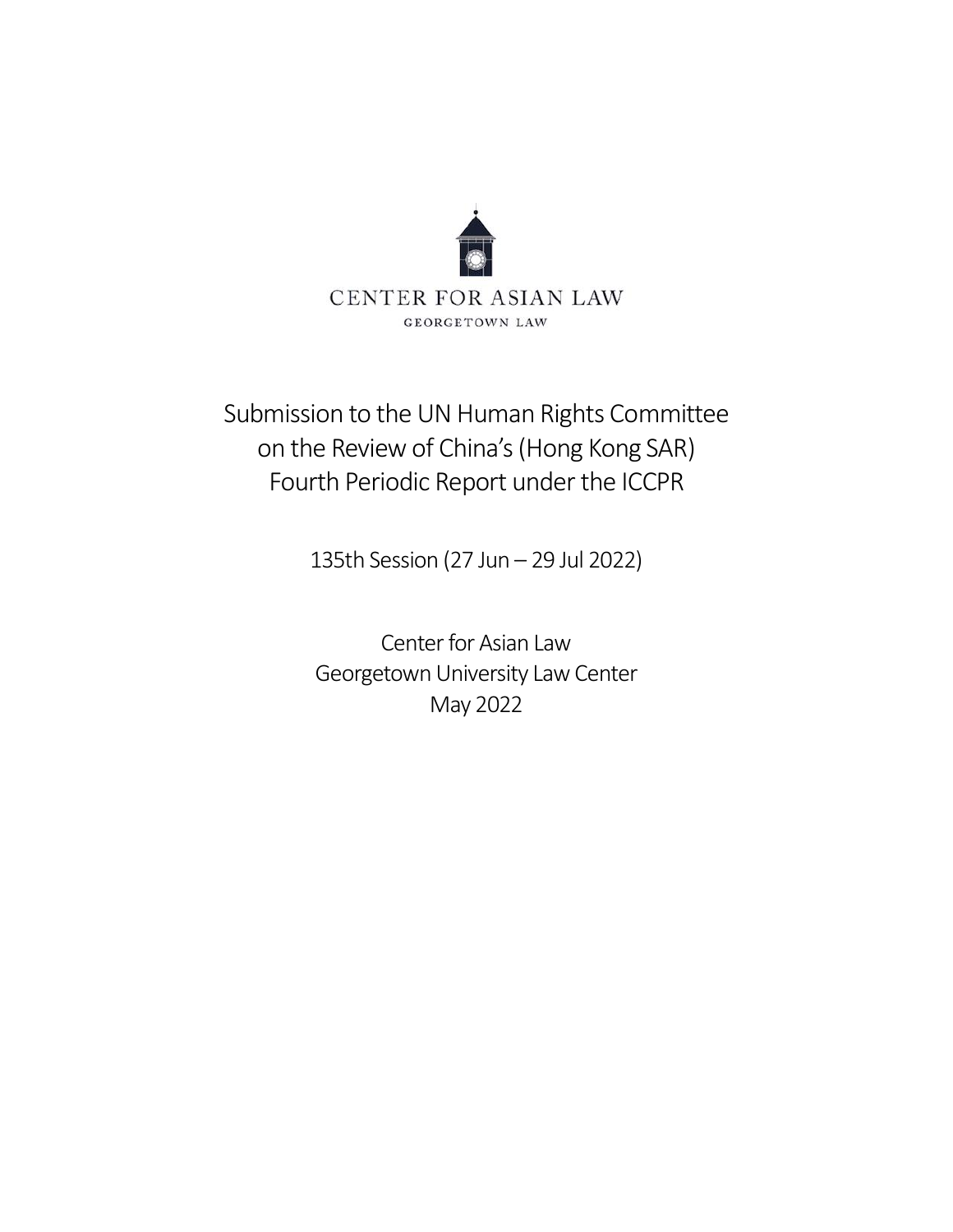## Table of Contents

| I.   |                                                                                                     |
|------|-----------------------------------------------------------------------------------------------------|
| Ш.   | Judicial Independence (Articles 2, 14, 15, and 26 of the ICCPR; Questions 3 and 7 of the List       |
| III. | Presumption Against Bail/Arbitrary Detention (Articles 7, 9, 10, 14, 15, and 25 of the              |
| IV.  | Jury Trial (Articles 14, 15, and 26 of the ICCPR; Questions 3 and 17 of the List of Issues)  7      |
| V.   | Right to Counsel and Self-Defense (Articles 2 and 14 of the ICCPR; Question 17 of the List          |
| VI.  | Police Investigatory Powers under the NSL (Articles 14, 15, 22, and 26 of the ICCPR;                |
|      |                                                                                                     |
|      | Freezing, Restraint, Confiscation, and Forfeiture of Property (Schedule 3) 13                       |
|      | Removal of Electronic Messages "Endangering National Security" (Schedule 4)  13                     |
|      | Agents of Foreign or Taiwan Political Organizations (Schedule 5)  14                                |
|      |                                                                                                     |
|      | VII. Sedition (Articles 19 and 22 of the ICCPR; Questions 3, 4, 6, and 20 of the List of Issues) 16 |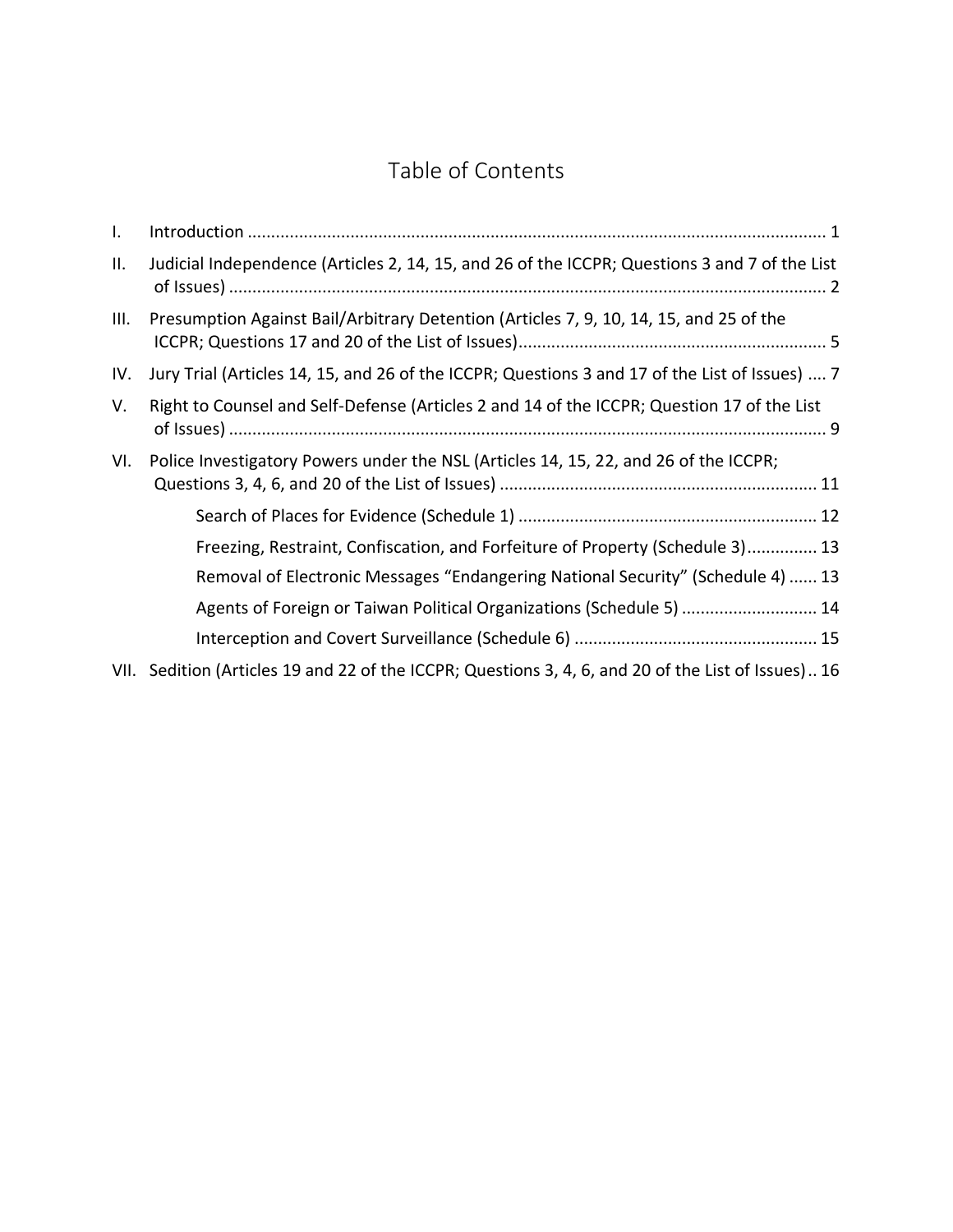#### <span id="page-2-0"></span>I. Introduction

Georgetown Center for Asian Law (GCAL) is a leading academic center for teaching and research on Asian law in the United States, with a particular focus on legal developments in China and Hong Kong. We are based at Georgetown University Law Center in Washington, D.C.

GCAL is submitting this briefing in light of the United Nations Human Rights Committee's review of China's (Hong Kong SAR) fourth periodic report on the implementation of the International Covenant on Civil and Political Rights (ICCPR). The submission provides GCAL's observations and recommendations in light of the application of the Law of the People's Republic of China on Safeguarding National Security in the Hong Kong Special Administrative Region (National Security Law, NSL) since July 2020, in relation to Articles 2, 7, 9, 10, 14, 15, 19, 21, 22, 25, and 26 of the ICCPR.

This submission provides additional information on political and legal developments in Hong Kong, in particular on six areas related to the implementation of the NSL. Because we focus on the impact of the NSL, most of the developments described in this submission took place after the List of Issues was released in August 2020.

The core issues covered in this submission are due process rights and the right to a fair trial in NSL cases. Specifically, this briefing covers judicial independence; presumption against bail; the right to trial by jury; the right to legal counsel and self-defense; police investigatory powers; and the crime of sedition as applied to peaceful protesters and peaceful political speech. Our focus is on documenting the ways in which national security trials have begun to deviate from standard practice for criminal trials in Hong Kong, in ways that put basic rights at risk.

This submission is adapted from GCAL's publications since 2021, including research reports, briefing papers, academic articles, and public-facing articles. Specific recommendations are provided at the end of each section. We also provide our recent article on our comprehensive database of arrestees and defendants under the NSL as a separate document for your reference. As far as we are aware, that article provides the most in-depth analysis of NSL arrests to date.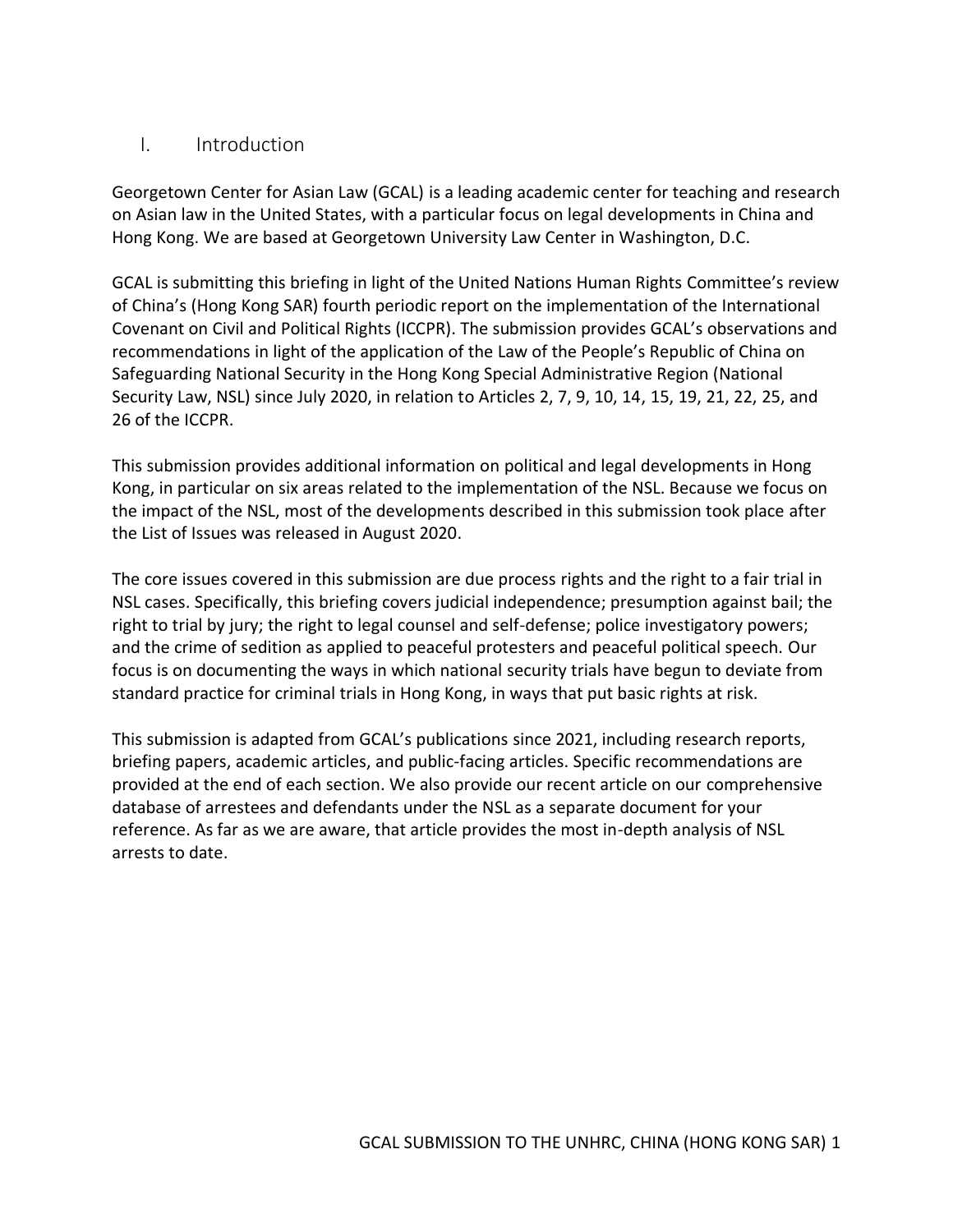<span id="page-3-0"></span>II. Judicial Independence (Articles 2, 14, 15, and 26 of the ICCPR; Questions 3 and 7 of the List of Issues)

Judicial independence has been undermined by the National Security Law (NSL). Under Article 44 of the NSL, the Chief Executive (CE) is empowered to designate judges to hear national security cases. Judges are designated for a period of one year. Although the CE must choose from the existing pool of sitting judges, and may not select particular judges for specific NSL cases, nonetheless, the enhanced role of the executive in the judicial selection process is deeply concerning. The Hong Kong government has refused to make the list of designated judges public, claiming that doing so could create security risks.<sup>1</sup>

The Article 44 judicial designation scheme allows the CE to screen out judges who have been more active in applying human rights norms to specific cases, or who have previously sought to check the government's use of its extensive police and national security powers. The relatively short designation period also allows the government to remove designated judges whose NSL rulings it doesn't like.

To be fair, no concrete evidence has emerged to suggest that judges have been directly instructed by Hong Kong government officials to deliver specific rulings in specific cases. That said, the judiciary is under extreme pressure to deliver government-friendly verdicts in all NSL cases. Both Hong Kong government officials and senior Chinese central government leaders have threatened unspecified judicial reforms that would further erode judicial independence. GCAL believes that these proposed reforms are meant as a warning to Hong Kong judges: toe the government's line in all NSL cases, or face potentially far-reaching institutional changes that will permanently weaken the court system.

At a constitutional affairs conference in November 2020, for example, Zhang Xiaoming, deputy director of the central government's Hong Kong and Macau Affairs Office, called for judicial reforms that would enshrine "patriotism" as a key governing principle.<sup>2</sup> Zhang also called for the courts to respect what he referred to as the central government's "comprehensive jurisdiction" over Hong Kong. Such reforms have not yet been enacted, but they remain on the table.

At the same time, pro-Beijing media outlets have regularly signaled the central government's views on specific cases in no uncertain terms. After the prosecution of 47 pro-democratic politicians in February 2021, for example, the Communist Party mouthpiece *People's Daily* referred to the arrestees as "anti-China troublemakers," and declared that their prosecution

 $1$  Alvin Lum, "The Judiciary publishes list of civil and criminal judges, whereas the CE office said it is not necessary to disclose the list of NSL judges," [Citizen](https://www.hkcnews.com/article/36675/%E6%8C%87%E5%AE%9A%E6%B3%95%E5%AE%98-%E6%B8%AF%E7%89%88%E5%9C%8B%E5%AE%89%E6%B3%95-%E5%85%AC%E9%96%8B%E8%B3%87%E6%96%99%E5%AE%88%E5%89%87-36683/%E5%8F%B8%E6%B3%95%E6%A9%9F%E6%A7%8B%E5%85%AC%E9%96%8B%E6%B0%91%E5%88%91%E4%BA%8B%E6%B3%95%E5%AE%98%E5%90%8D%E5%96%AE-%E7%89%B9%E9%A6%96%E8%BE%A6%EF%BC%9A%E6%AF%8B%E9%A0%88%E5%85%AC%E9%96%8B%E5%9C%8B%E5%AE%89%E6%B3%95%E5%AE%98%E5%90%8D%E5%96%AE) News, December 23, 2020 (in Chinese).

<sup>2</sup> Tony Cheung and Lilian Cheng, "Beijing calls for judicial reform in Hong Kong, declaring patriotism is 'a legal requirement now,'" *[South China Morning Post](https://www.scmp.com/news/hong-kong/politics/article/3110123/top-beijing-official-tells-hong-kong-legal-summit-time-has)*, November 17, 2020.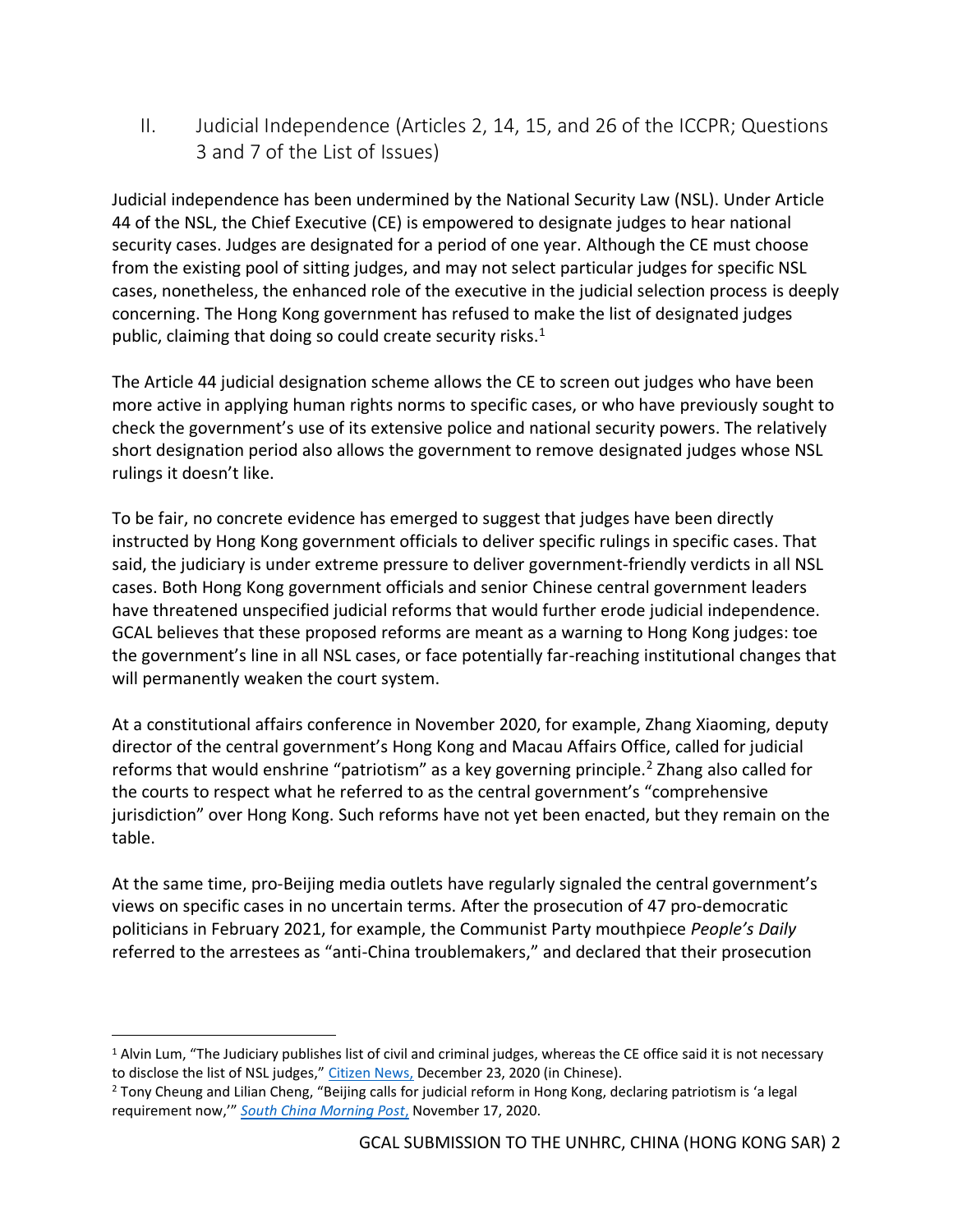under the NSL was necessary to preserve peace and stability in Hong Kong.<sup>3</sup> Media reports like these make clear to the courts that Beijing is following NSL cases quite closely, and expects judicial rulings in line with its own views.

Pro-Beijing media outlets have also not hesitated to express their displeasure over verdicts that they don't like, in an apparent effort to influence the appeals process. In December 2020, for example, the *People's Daily* called media mogul Jimmy Lai "extremely dangerous" and an "insurgent," after he was released on bail in an NSL case. The newspaper further urged the Hong Kong court to "make the right decision" on the government's bail appeal.<sup>4</sup> Lai's bail was quickly revoked by a higher court, and he was immediately returned to prison.

Article 55 of the NSL also undercuts the independence of the judiciary: it allows the NSL-created Office for Safeguarding National Security (OSNS) to take over a case it deems sufficiently "complex," or involving foreign elements. Once the OSNS asserts control over a case, it works with the Supreme People's Court in Beijing to transfer the case to mainland China.<sup>5</sup> Given the Communist Party's more or less complete control over the Chinese judicial system, the case would then be handled according to the Party's instructions. Though the Article 55 mechanism has yet to be used, it serves as a clear warning to the Hong Kong courts: if NSL cases aren't handled in accordance with the Party's preferences, it could take those cases out of the hands of the Hong Kong judiciary altogether.

The government's unblemished record of success in NSL cases over nearly two years suggests that its efforts to pressure the judiciary are working. Since the NSL went into effect on July 1, 2020, the courts have issued procedural rulings in roughly 113 cases, and have also issued four substantive verdicts.<sup>6</sup> They have also accepted at least six guilty pleas negotiated between prosecutors and defendants. Thus far, the courts have ruled in favor of the government on virtually all key procedural matters, including denial of bail and denial of trial by jury, save for one bail ruling that was quickly reversed on appeal. The government has won all four cases in which verdicts have been issued, and has generally seen its recommendations for heavy sentences taken up by the courts.

Other recent moves by the government further threaten judicial independence, even outside of NSL cases. The government has interfered with the judicial appointments process: in August 2021, the Chief Executive declined to act on the Bar Association's recommendation of prominent barrister Neville Sarony to the Judicial Officers Recommendation Committee (JORC), the body responsible for nominating judges. The unprecedented move left the JORC without

<sup>3</sup> "Standing together with Hong Kong troublemakers is to be the enemy of the Hong Kong People," *People's Daily*, March 4, 2021 (in Chinese).

<sup>4</sup> "Hong Kong's top court puts media tycoon Jimmy Lai back in custody," *[Reuters](https://www.reuters.com/article/us-hongkong-security-jimmy-lai/hong-kongs-top-court-puts-media-tycoon-jimmy-lai-back-in-custody-idUSKBN2950Q3)*, December 31, 2020.

<sup>5</sup> Lydia Wong and Thomas E. Kellogg, *[Hong Kong's National Security Law: A Human](https://www.law.georgetown.edu/law-asia/wp-content/uploads/sites/31/2021/02/GT-HK-Report-Accessible.pdf) Rights and Rule of Law Analysis,*  Georgetown Center for Asian Law report, February 2021.

<sup>6</sup> Eric Yan-ho Lai and Thomas E. Kellogg, "Arrest Data Show National Security Law Has Dealt a Hard Blow to Free Expression in Hong Kong," *[Chinafile](https://www.chinafile.com/reporting-opinion/features/arrest-data-show-national-security-law-has-dealt-hard-blow-free)*, April 5, 2022.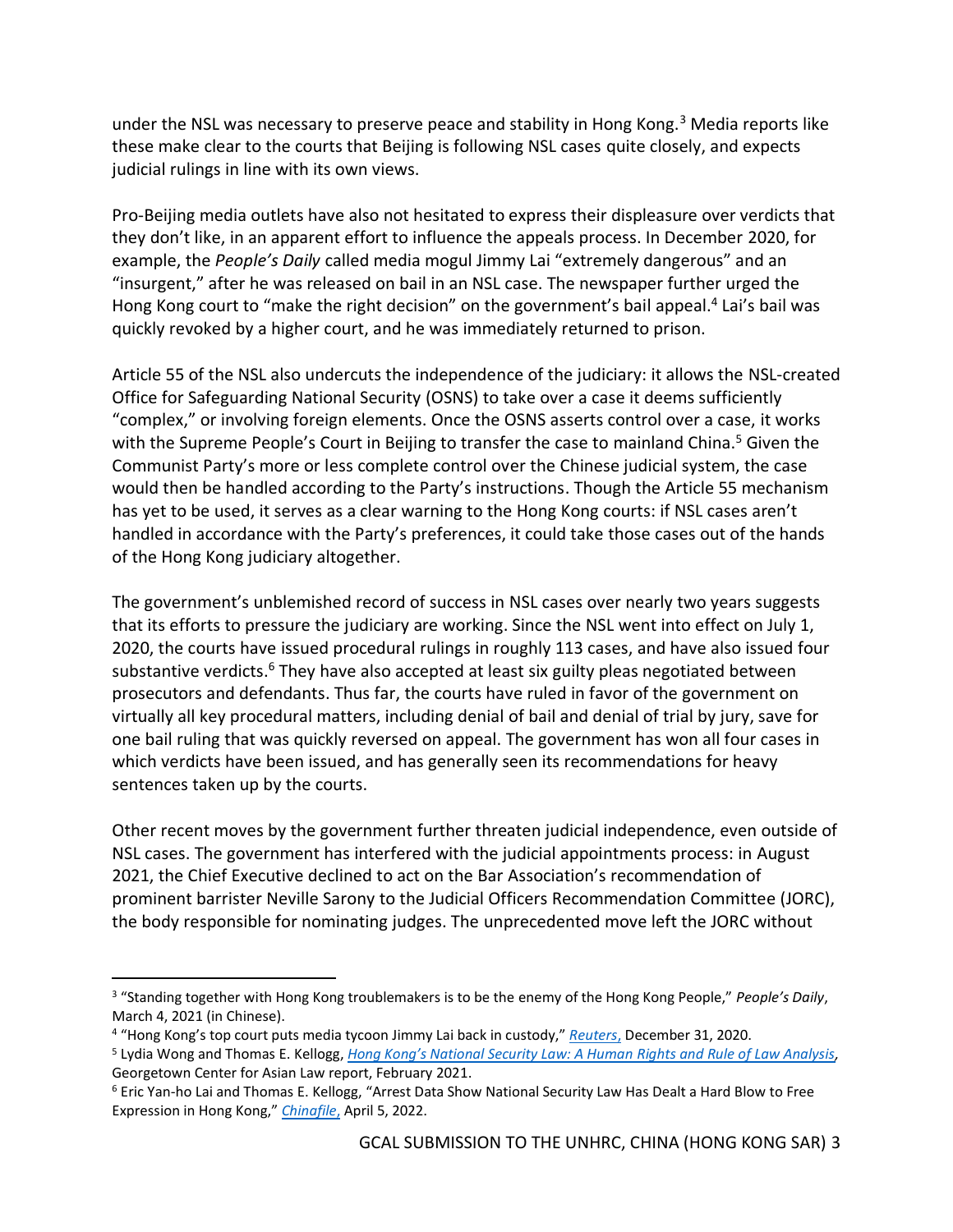any representation from the legal community for several months, until the Bar Association relented and put forward a new candidate in March 2022.<sup>7</sup>

The judiciary itself has also taken steps that could undermine the independence of individual judges. In May 2022, the judiciary announced a new annual review board was being created within the court system, to evaluate judicial performance. Though the Judiciary pledged that reviews would be done in a "comprehensive, objective, systematic and integrated manner," nonetheless concerns remained that the review board mechanism could be used to enforce pro-government norms in key national security cases, or in other cases related to the 2019 protests.<sup>8</sup>

## Recommendations

- The Hong Kong government should take steps to limit the applicability of the Article 44 designation scheme beyond the specific crimes created by the NSL itself. According to press reports, the Hong Kong government plans to move forward with new security laws under Basic Law Article 23, and with media control laws, some of which it believes are related to Hong Kong's domestic security.<sup>9</sup> Such laws, if they are passed, should not be included in the ambit of Article 44. Other provisions of the NSL that limit basic due process rights – including the rights to bail and trial by jury – should also not be applied to other, non-NSL crimes or cases.
- The government should promote greater transparency in the day-to-day implementation of the NSL. In particular, the government should publish a full list of Article 44 designated judges, and should inform the public when judges are removed from the list. The greater transparency will allow the public to better understand how the NSL works in practice, and allow experts to make recommendations on how to improve implementation.
- The government should publicly state that it will accept judicial verdicts in all national security cases, including those cases in which the courts rule against the government. In general, the Hong Kong government should both publicly state and publicly demonstrate its commitment to the rule of law. A public commitment to accepting legal outcomes that it does not agree with would be a positive step toward rehabilitating the government's reputation, and might start to undo the sustained damage that has been done to the judiciary's legitimacy in the eyes of the public.
- The Chief Executive should announce that he will generally accept all recommendations for Article 44 designated judges from the Chief Justice of the Court of Final Appeal. To

<sup>7</sup> Greg Torode, "Hong Kong leader rejects barrister nominee to sensitive judges panel, appoints another," *[Reuters](https://www.reuters.com/world/china/hong-kong-leader-rejects-barrister-nominee-sensitive-judges-panel-appoints-2022-03-25/)*, March 25, 2022.

<sup>8</sup> Jane Cheung, "Judges and judicial officers to come under more checks," *[Hong Kong Standard](https://www.thestandard.com.hk/section-news/section/11/241382/Judges-and-judicial-officers-to-come-under-more-checks)*, May 4, 2022.

<sup>&</sup>lt;sup>9</sup> Candice Chau, "Local security legislation Article 23 'a priority,' says Hong Kong leadership hopeful John Lee," *[Hong Kong Free Press](https://hongkongfp.com/2022/04/12/local-security-legislation-article-23-a-priority-says-hong-kong-leadership-hopeful-john-lee/)*, April 22, 2022; Rhoda Kwan, "Hong Kong gov't and lawmakers back 'fake news' law plan," *[Hong Kong Free Press](https://hongkongfp.com/2021/07/21/hong-kong-govt-and-lawmakers-back-fake-news-law-plan-press-union-chief-warns-of-new-sword-over-journalists-heads/)*, July 21, 2021.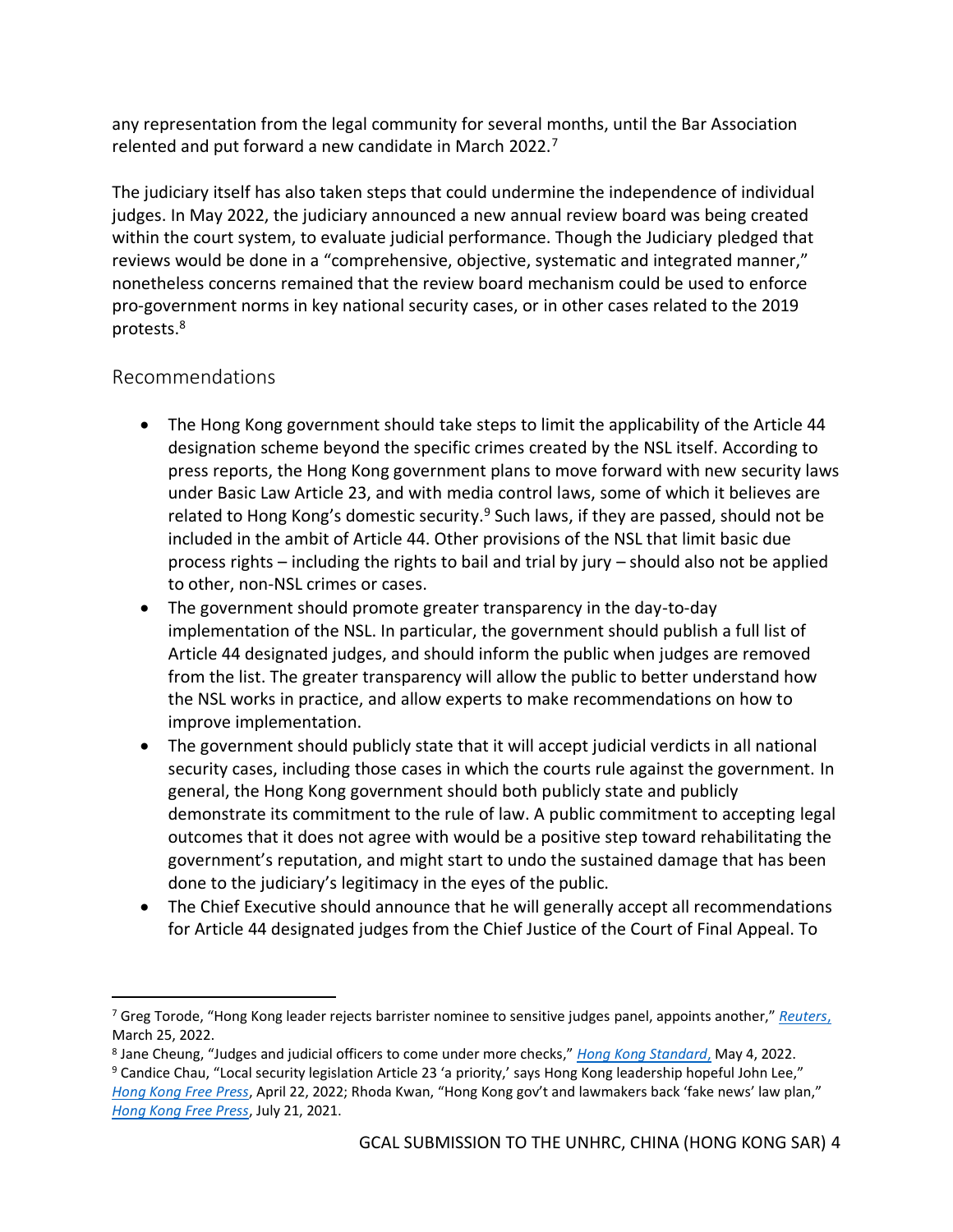the extent possible, the Chief Executive should refrain from consulting with other nonjudicial actors on the judicial designation process.

## <span id="page-6-0"></span>III. Presumption Against Bail/Arbitrary Detention (Articles 7, 9, 10, 14, 15, and 25 of the ICCPR; Questions 17 and 20 of the List of Issues)

Prior to the implementation of the NSL, Hong Kong criminal law generally followed international law and comparative best practice in granting bail to criminal defendants in most cases, unless a judge held that there was a sufficient risk that the defendant would reoffend or abscond. The presumption in favor of bail has been removed for NSL cases: under Article 42(2) of the NSL, "(n)o bail shall be granted to a criminal suspect or defendant unless the judge has sufficient grounds for believing that the criminal suspect or defendant will not continue to commit acts endangering national security."

Given the broad scope and vague nature of national security crimes, Article 42(2)'s prove-anegative standard is an impossibly high bar that most defendants cannot overcome. According to data collected by GCAL, 74.3 percent of defendants charged with national security crimes were denied bail.<sup>10</sup> In the most politically high-profile cases, denial of bail by the courts is virtually guaranteed.

At times, the courts have cited defendants' exercise of their basic human rights as grounds to deny bail.<sup>11</sup> In the case of *HKSAR v. Mo Man Ching Claudia* (HCCC 134/2021), for example, the court denied bail to former legislator Claudia Mo, after she was arrested over her conversations with foreign journalists on WhatsApp. In *HKSAR v. Tam Man Ho Jeremy* (HCCC 114/2021), the court denied bail to former legislator Jeremy Tam, citing email messages that he had received from staff at the U.S. Consulate in Hong Kong.

Once bail is denied, pre-trial detention can become a form of indefinite detention without trial. In many cases, pre-trial detention can last up to six months or more: according to data collected by GCAL, as of April 2022, seventy-six individuals had served six months or more in pre-trial detention as they awaited trial for national security crimes.<sup>12</sup> For the several dozen politicians and activists charged with subversion on February 28, 2021, pre-trial detention has already lasted for over a year. Their case was recently adjourned until June 2022.<sup>13</sup>

Article 42(2)'s presumption against bail has also begun to be applied to some cases involving non-NSL crimes. In *HKSAR v. Ng Hau Yi Sidney* (FAMC 31/2021), the court reaffirmed a lower

<sup>10</sup> Eric Yan-ho Lai and Thomas E. Kellogg, "Arrest Data Show…," *[ChinaFile](https://www.chinafile.com/reporting-opinion/features/arrest-data-show-national-security-law-has-dealt-hard-blow-free)*, April 5, 2022.

<sup>11</sup> Lydia Wong, Thomas E. Kellogg, and Eric Yan-ho Lai, *[Hong Kong's National Security Law and the Right to a Fair](https://www.law.georgetown.edu/law-asia/wp-content/uploads/sites/31/2021/06/HongKongNSLRightToFairTrial.pdf)  [Trial: A GCAL Briefing Paper](https://www.law.georgetown.edu/law-asia/wp-content/uploads/sites/31/2021/06/HongKongNSLRightToFairTrial.pdf)*, Center for Asian Law, Georgetown University, June 28, 2021. <sup>12</sup> Lai and Kellogg, "Arrest Data Show…," *[ChinaFile](https://www.chinafile.com/reporting-opinion/features/arrest-data-show-national-security-law-has-dealt-hard-blow-free)*, April 5, 2022.

<sup>13</sup> Kelly Ho, "47 democrats' subversion case adjourned to June," *[Hong Kong Free Press](https://hongkongfp.com/2022/04/28/47-democrats-subversion-case-adjourned-to-june/)*, April 28, 2022.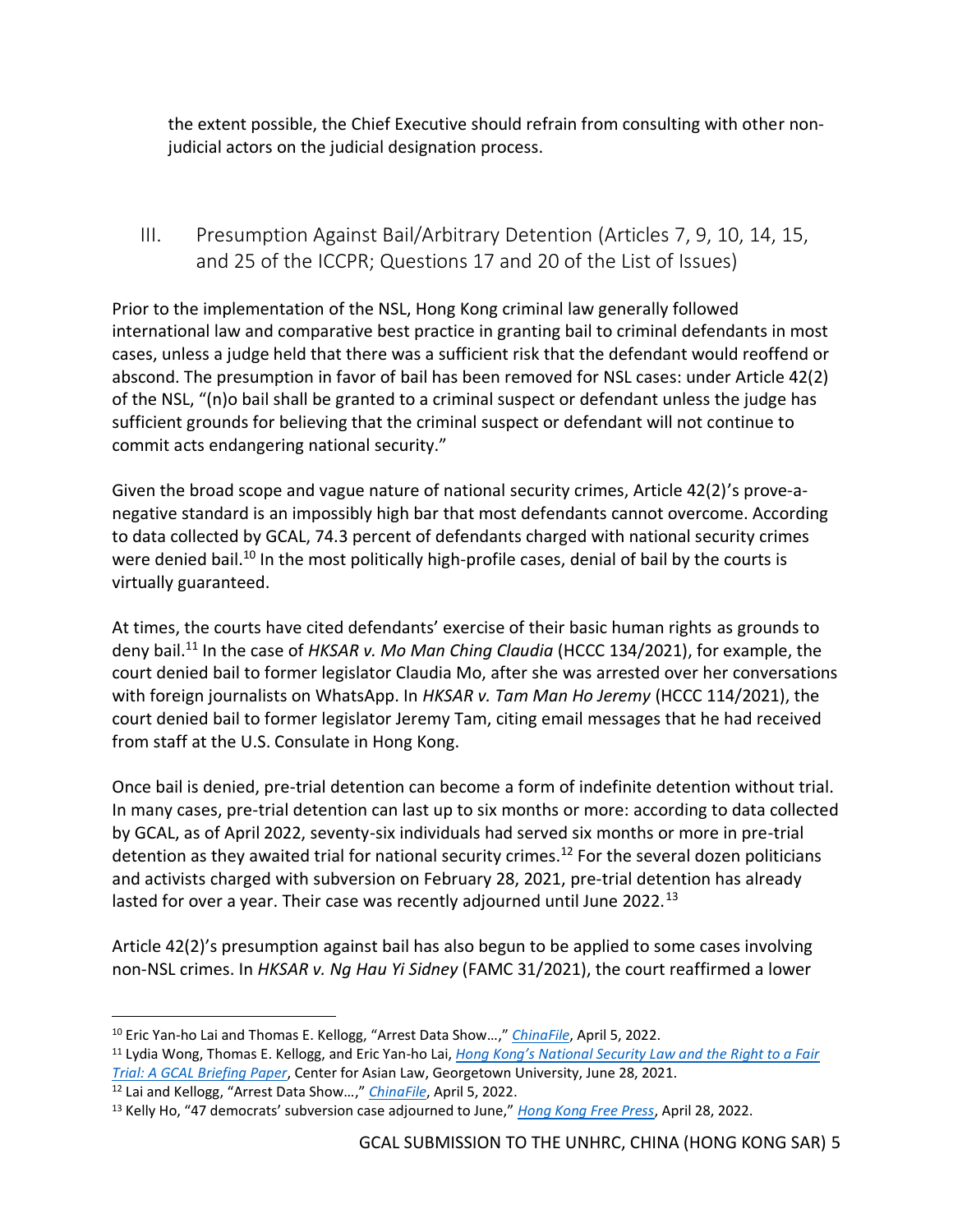court's ruling that Article 42(2)'s higher standard for granting bail could be applied to cases involving non-NSL national security crimes, including sedition. Given the steady growth of the government's use of the Crimes Ordinance's sedition provision over the past two years, this ruling has meant that a growing number of individuals not charged with NSL crimes are also being held in lengthy pre-trial detention, stretching on for several months.

Pre-trial detention is fast becoming yet another tool for the government to suppress human rights: the government now has the nearly unfettered authority to detain without trial almost any individual it chooses for months at a time, without any effective judicial oversight, as long as that person has been accused of a national security crime.

In a small number of cases in which bail was in fact granted, individuals had to agree to a broad list of restrictive conditions. In some cases, these restrictions amounted to a near complete surrender of their basic political rights, including their rights to free speech, free association, and free assembly. On January 13, 2022, for example, pro-democratic activist Owen Chow had his bail revoked after he made various peaceful political comments on social media; those comments constituted a violation of his bail conditions. Chow was among the 47 prodemocratic activists and politicians arrested for subversion on January 6, 2022.

The government's approach to bail in NSL cases would seem to contravene key UN Human Rights Committee decisions and General Comments. The HRC's General Comment on the right to a fair trial (No. 32), for example, makes clear that the deprivation of liberty of criminal defendants denied bail by the court must not last longer than necessary, and that individuals charged with crimes must be tried as expeditiously as possible.<sup>14</sup> In its General Comment on liberty and security of persons (No. 35), the Committee states that arbitrary detention, even when lawfully applied, is unjust. Therefore pre-trial detention must be reasonable and necessary in all circumstances.<sup>15</sup> If trials are delayed, the court should consider alternatives to pretrial detention.<sup>16</sup>

#### Recommendations

• The Hong Kong legal system, including both the courts and the prosecutor's office, should return to the general principle that bail should be granted in criminal cases, barring exceptional circumstances. In particular, the Hong Kong government should refrain from requesting bail in almost all national security cases, and should signal its willingness to abide by judicial rulings approving pre-trial release for national security defendants.

<sup>&</sup>lt;sup>14</sup> UN Human Rights Committee, General Comment No. 32: Article 14: Right to equality before courts and tribunals and to a fair trial, CCPR/C/GC/32, 2007, paragraph 35; also in *Sextus v. Trinidad and Tobago*, Communication No. 818/1998, paragraph 7.2.

<sup>15</sup> UN Human Rights Committee, General Comment No. 35: Article 9 (Liberty and security of person), CCPR/C/CG32, 2014, paragraph 12; also in *Kulov v. Kyrgyzstan*, Communication No. 1369/2005, paragraph 8.3.

<sup>16</sup> Ibid., paragraph 37; also in *Taright v. Algeria*, Communication No. 1085/2002, paragraph 8.3.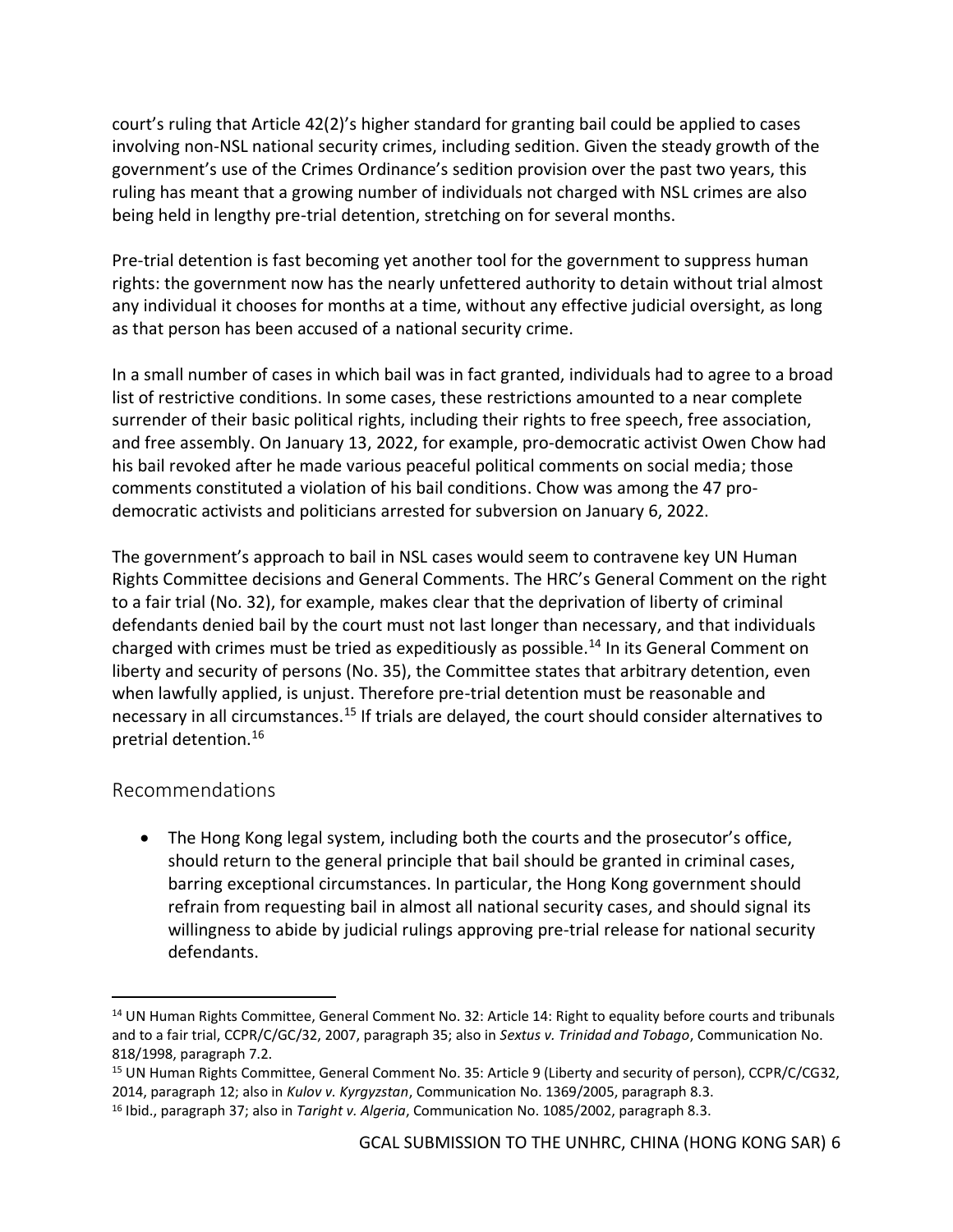- The government should avoid expanding NSL A42(2)'s higher standard for bail to other criminal laws. The government should also refrain from using it as a model for new national security laws that, according to media reports, may be passed in 2022. The government has signaled that it will move forward with so-called Article 23 national security legislation very soon, and may also pass new laws regulating media outlets.<sup>17</sup> These new laws, if enacted, should use the normal standard for bail, and not adopt the NSL's higher bar.
- <span id="page-8-0"></span>IV. Jury Trial (Articles 14, 15, and 26 of the ICCPR; Questions 3 and 17 of the List of Issues)

Under Article 46 of the NSL, the Secretary for Justice has the power to deny a defendant his or her right to a jury trial. If the Secretary believes that such a move is necessary to guard state secrets, to prevent foreign interference, or to protect the safety of would-be jurors or their family members, then she may direct that the case be heard by a three-judge panel instead. Under existing Hong Kong law, the right to a jury trial is guaranteed for all cases at the High Court's Court of First Instance.

In fact, jury trials can be especially useful in national security cases, as they ensure that the prosecution musters sufficiently strong evidence to convince members of the community that the defendant is guilty of what are usually very serious criminal charges. A return of a guilty verdict by an impartial jury can enhance the credibility of the criminal justice process, and can help maintain public trust in the legal system as a whole. The fact that jury trials can be jettisoned in NSL cases could serve to further erode the court system's public legitimacy. The move to eliminate jury trials also raises questions about the willingness of the SAR government to abide by basic due process norms that are deeply ingrained in Hong Kong law.

Thus far, only a handful of national security cases have proceeded to trial. Of those, only one – Tong Ying-kit's trial for terrorism and inciting secession under the NSL – was held in the High Court, where defendants generally have the right to request a jury trial. (The other three completed cases were held at the District Court level, where trials are generally heard by a single judge.) As Tong's case was about to begin, the Secretary for Justice invoked Article 46 and declared that Tong would stand trial before a three-judge panel. Tong's lawyers appealed the decision, to no avail. On July 27, 2021, Tong was convicted on both counts, and he was later sentenced to 9 years in prison. $18$ 

It is highly likely that the case of the 47 politicians and activists charged with subversion will soon proceed to trial at the High Court level. GCAL fears that, once again, the Secretary for Justice will invoke her NSL Article 46 powers to deny the 47 defendants their right to a jury trial,

<sup>17</sup> Candice Chau, "Local security legislation Article 23 'a priority'…," *[Hong Kong Free Press](https://hongkongfp.com/2022/04/12/local-security-legislation-article-23-a-priority-says-hong-kong-leadership-hopeful-john-lee/)*, April 22, 2022. <sup>18</sup> For an in-depth analysis of the court's verdict in Tong's case, see Thomas E. Kellogg and Eric Yan-ho Lai, *[The Tong](https://www.law.georgetown.edu/law-asia/wp-content/uploads/sites/31/2021/10/TongYingKitVerdictGCAL.pdf)  [Ying-kit Verdict: An International and Comparative Law Analysis](https://www.law.georgetown.edu/law-asia/wp-content/uploads/sites/31/2021/10/TongYingKitVerdictGCAL.pdf)*, GCAL Briefing Paper, October 20, 2021.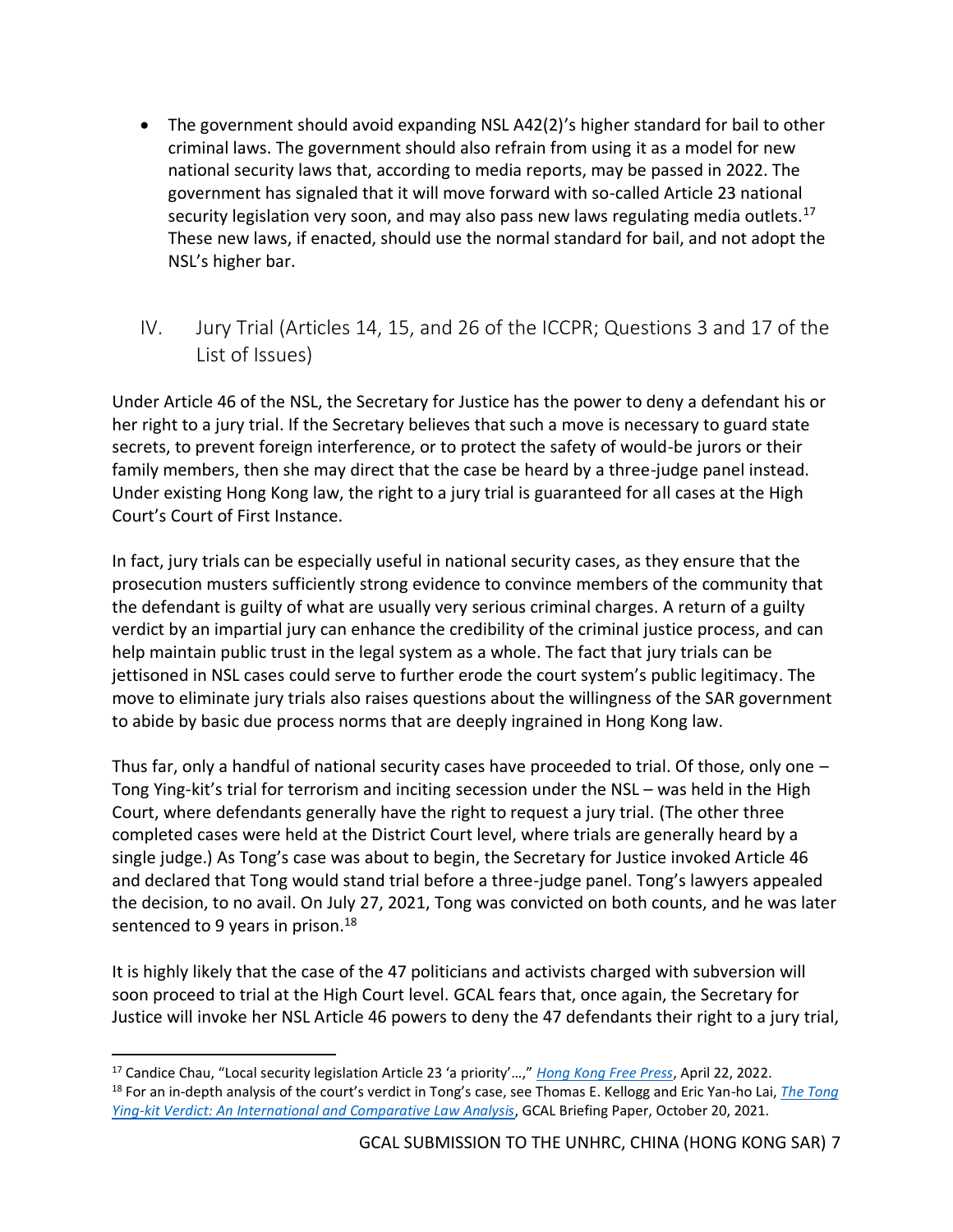even though there are no factors afoot that would make it difficult to allow the case to be heard by a jury. If current trends continue, it's possible that the Secretary for Justice will deny jury trials in all eligible national security cases, simply as a matter of course.

As this report was being prepared for final submission, *Apple Daily* publisher Jimmy Lai and six of his media company colleagues appeared before a magistrate, who transferred their case to the High Court.<sup>19</sup> Lai has been charged with collusion with foreign forces under the NSL, and with sedition under the Crimes Ordinance. GCAL believes that it is highly likely that Lai and his colleagues will be denied their right to a jury trial. That said, as of this writing, the Secretary for Justice has not yet issued an order denying Lai and his colleagues a trial by jury under NSL Article 46.

The Secretary for Justice's unilateral and unchecked authority to remove a jury trial appears to contravene UN Human Rights Committee jurisprudence on equality and equal protection before the law. In *Kavanaugh v. Ireland* (2001), the defendant challenged the decision of the Irish Director of Public Prosecution (DPP) to try a defendant in a Special Criminal Court, without access to a jury trial.<sup>20</sup> The Human Rights Committee found that the DPP's decision violated the defendant's rights to equality and equal treatment before the law under Article 26 of the ICCPR, because the Irish authorities failed to "demonstrate that the decision to try the author before the Special Criminal Court was based on reasonably and objective grounds."

The parallels between the Human Rights Committee's decision in *Kavanaugh v. Ireland* and the Hong Kong government's use of its NSL Article 46 authority are all too clear. Article 46 has been used in a similarly arbitrary and non-transparent way, with the Secretary for Justice generally failing to state specific reasonable and objective grounds for the denial of the right to a jury trial in Tong's case.

## Recommendations

- The Hong Kong government should preserve the right to a trial by jury for national security cases as a matter of standard practice. Under no circumstances should the denial of the right to a jury trial – a right that is enshrined in Hong Kong's Basic Law – become the new norm for national security cases in Hong Kong.
- In line with the UN Human Rights Committee's decision in *Kavanaugh v. Ireland*, the Secretary for Justice should not invoke NSL Article 46 to deny NSL defendants their right to a jury trial, unless there are clear and compelling grounds, publicly stated, that justify such a move. Also, Article 46 should not be expanded to cover non-NSL crimes, such as sedition under the Crimes Ordinance.

<sup>&</sup>lt;sup>19</sup> Candice Chau, "Hong Kong media tycoon Jimmy Lai to stand trial in High Court over national security, sedition charges," *[Hong Kong Free Press](https://hongkongfp.com/2022/05/17/hong-kong-media-tycoon-jimmy-lai-to-stand-trial-in-high-court-over-national-security-sedition-charges/)*, May 17, 2022.

<sup>20</sup> *Kavanaugh v. Ireland* (2001), UN Doc. CCPR/C/71/D/819/1998, paragraphs 10.1-10.3.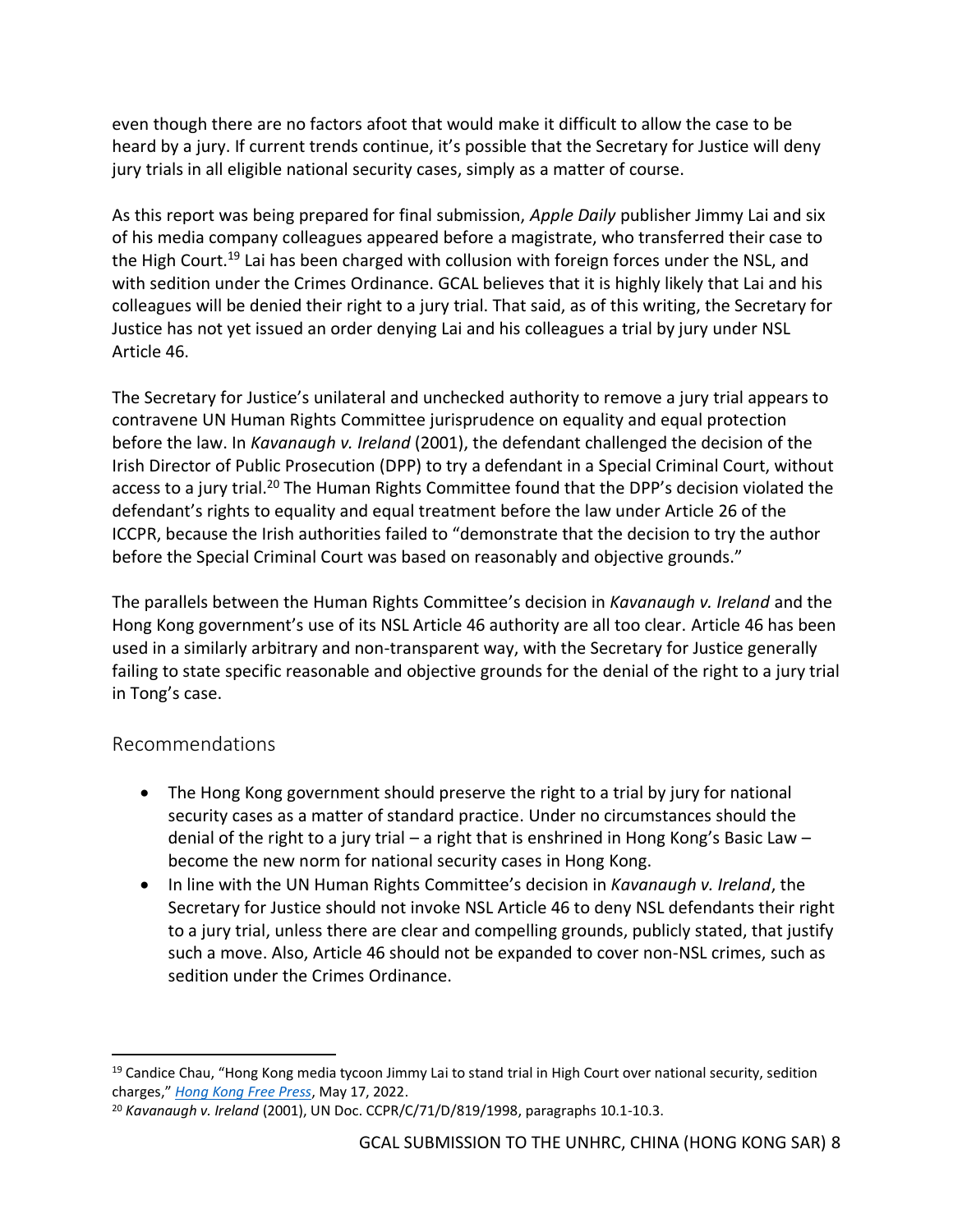<span id="page-10-0"></span>V. Right to Counsel and Self-Defense (Articles 2 and 14 of the ICCPR; Question 17 of the List of Issues)

Crucially, the NSL does not place limits on the right of the accused to counsel of his or her choice. And yet, since the NSL went into effect, reforms to the legal aid scheme have limited access to counsel in key NSL cases, and also in other civil cases that are largely beyond the scope of this brief.

In November 2021, the government implemented various reforms to the legal aid scheme.<sup>21</sup> Under the new scheme, the Legal Aid Department assigns lawyers to legal aid applicants in criminal cases, unless "exceptional circumstances" dictate allowing defendants counsel of their own choosing. The new approach undermines the right to counsel of one's own choosing for indigent defendants, effectively barring any criminal defendants who rely on legal aid from choosing their own defense lawyer.

The reforms were opposed by the Hong Kong Bar Association. The HKBA pointed out that the reforms likely violated Articles 10 and 11 of the Hong Kong Bill of Rights Ordinance, which guarantee the right of equality before the courts and the right of criminal suspects to counsel of their own choosing, and which are based on Article 14 of the ICCPR.<sup>22</sup> Article 35 of Hong Kong's Basic Law also guarantees criminal defendants access to counsel of their own choosing.

The government claimed that the reforms were necessary to end what it saw as excessive concentration of cases – and thus funds – to a relatively small number of law firms. The HKBA called this concern unwarranted, and pointed out that the provision would create a two-tiered legal system, one in which more well-off defendants would be able to privately pay for counsel of their own choosing, whereas those who relied on the government-funded legal aid scheme would be forced to work with the lawyer assigned to them by the government.

GCAL fears that the government's real goal is to assert greater control over key national security cases, and also over other cases related to the 2019 protest movement. If national security defendants can be forced to work with counsel chosen by the government, then they may be nudged by that counsel to seek a plea deal, or to otherwise act in ways that benefit the government. Or, lacking trust in their own legal counsel, they may abandon their own defense, and accept whatever punishment is doled out by the courts.

The denial of access to counsel of one's own choosing has already apparently played a significant role in at least one NSL case. In January 2022, Tong Ying-kit abandoned his appeal of his nine-year criminal sentence for terrorism and inciting secession under the NSL. Although

<sup>&</sup>lt;sup>21</sup> "Government-assigned Lawyers: Many Defendants Unable to Nominate Own Lawyers; Legal Aid Department Said 20 Solicitors and 19 Barristers are Assigned in National Security Cases," *[Stand News](https://lihkg.com/thread/2790775/page/1)*, November 29, 2021 (in Chinese).

<sup>&</sup>lt;sup>22</sup> Hong Kong Bar Association, "Position Paper on Proposed Enhanced Measures to the Legal Aid System in Hong [Kong](https://www.hkba.org/hidden/circulars/c445dc0c340e472f321741ed0b8d00fdafac4447.pdf)," December 7, 2021.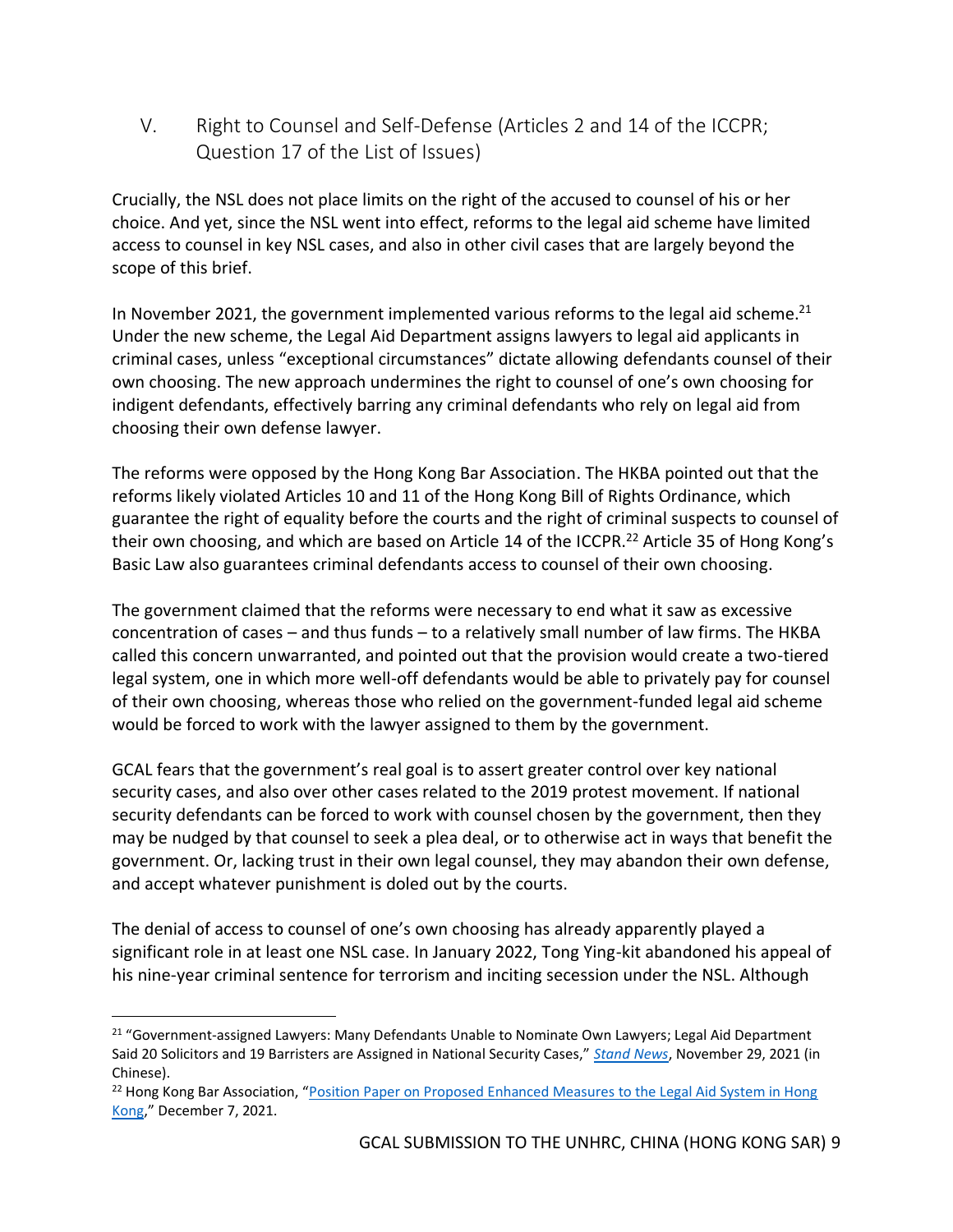Tong has not spoken publicly about his case, many observers believe that his decision to drop his appeal was directly linked to the move by the Legal Aid Department to assign new lawyers to him in November 2021. One of the lawyers assigned to Tong's case worked for a firm with strong ties to both the Hong Kong government and to Mainland officials.

In at least some NSL cases, defendants may have been pressured by Mainland and Hong Kong officials to dismiss their prior legal counsel, and to hire new counsel with close ties to pro-Beijing groups in Hong Kong. Pro-democratic activist Andy Li may be one such case. He was detained by Mainland officials as he and others attempted to flee Hong Kong by boat in August 2020. Li and his colleagues were returned to Hong Kong in March 2021, and Li immediately faced charges of collusion with foreign forces under the NSL.

As his NSL case moved forward, it became clear that Li had switched counsel. His new solicitor, Trevor Chan, was more pro-Beijing in his outlook, having signed various pro-government petitions in the past.<sup>23</sup> In May 2021, Li changed counsel yet again, hiring Alain Sham, a former deputy director of public prosecutions at the Department of Justice, as his barrister. Sham's pro-Beijing affiliations are a matter of public record, and include ties to the pro-Beijing Hong Kong Friendship Promotion Association. The fact that Li, a prominent pro-democracy activist, would choose pro-Beijing lawyers to represent him in court was perplexing. The move defied any easy explanation.

As of this writing, Li remains in detention, and has not spoken publicly about his case, or about his decision to switch counsel. GCAL fears that Li was pressured to switch to legal counsel who would adopt a more cooperative attitude with the Hong Kong authorities, perhaps as part of a political bargain to limit his time in detention on the Mainland. If Li was indeed pressured to give up his right to counsel of his choosing, that move would represent a significant violation of his basic rights, both under the Basic Law, and under the ICCPR.

The government has also placed some limits on the right to self-defense in at least one NSL case. Barrister and rights activist Chow Hang-tung has been charged with inciting subversion, in relation to social media posts Chow made relating to remembering the June 4, 1989 Tiananmen Square massacre. Chow is currently serving a 15-month sentence for inciting unauthorized assembly, and therefore has had to prepare her defense from prison. In October 2021, Chow disclosed on social media that she had been denied access to certain books by prison officials. (The books, which were mailed to her by members of her support team, included widelycirculated titles by well-known Hong Kong pro-democracy activists.) According to the Correctional Services Department's publications adjudication committee, the books Chow sought access to were "capable of affecting order in prison," and contained "content [relating to] subversive acts."<sup>24</sup> Chow has appealed the decision.

<sup>&</sup>lt;sup>23</sup> Kelly Ho, "Mystery lawyer appears in court for Hong Kong activist Andy Li, but family still don't know where he is," *[Hong Kong Free Press](https://hongkongfp.com/2021/03/31/mystery-lawyer-appears-in-court-for-hong-kong-activist-andy-li-but-family-still-dont-know-where-he-is/)*, March 31, 2021.

<sup>&</sup>lt;sup>24</sup> Chow Hang-tung, "June 4, Uncle Wah, and order in prison: Correctional Services Department's censorship of books," [social media post,](https://www.patreon.com/posts/liu-si-hua-shu-57754351) October 23, 2021.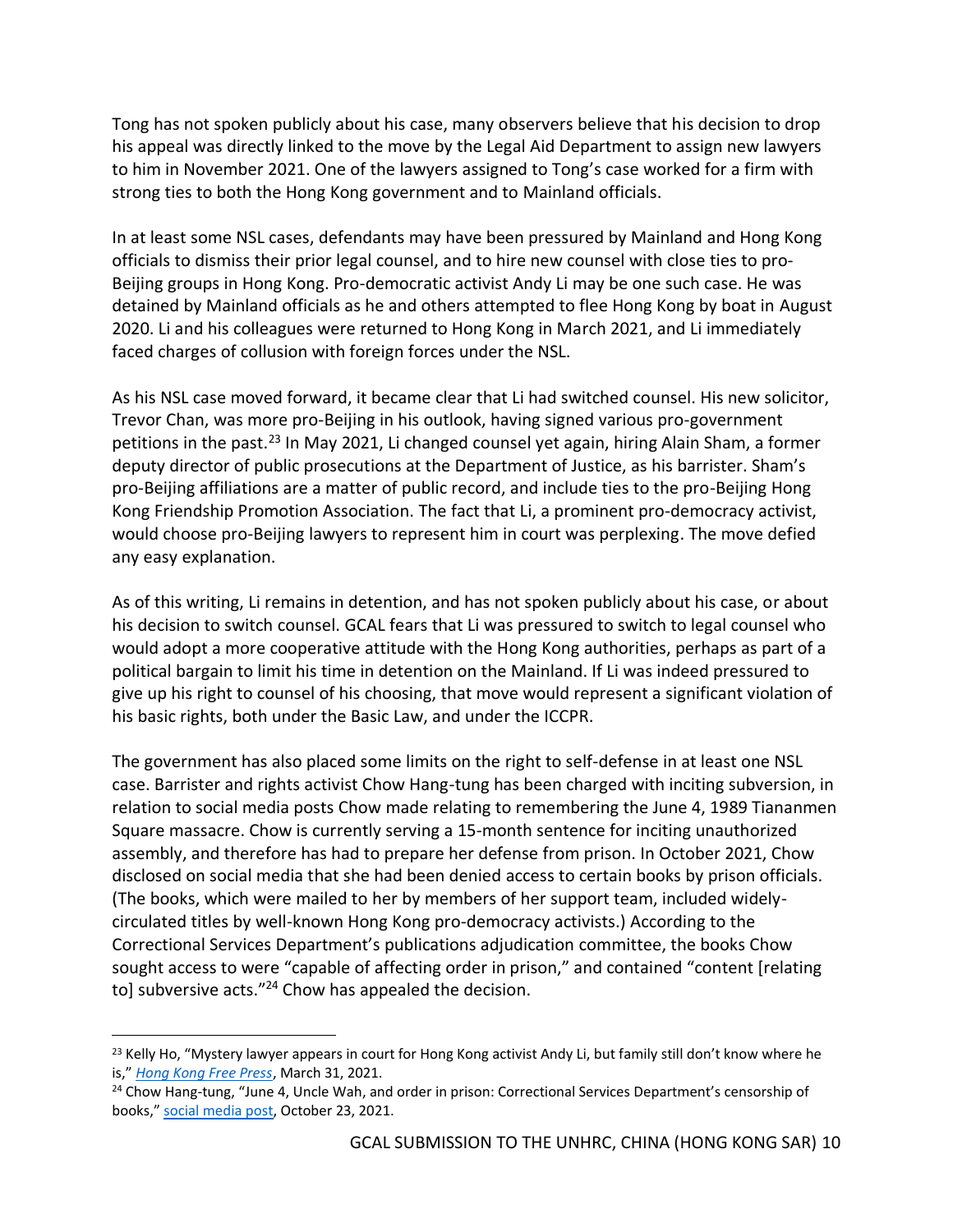#### Recommendations

- The Hong Kong government should reconsider the recent reforms to the Legal Aid scheme. The government should work with key stakeholders – including the Hong Kong Bar Association – on new reforms that will return the right to counsel of one's own choosing to the core of Legal Aid's approach to its work. The government should also take seriously the UN Human Rights Committee's prior recommendation that an independent legal aid body should be established.
- The Hong Kong government should publicly state its commitment to allowing all national security defendants to have access to counsel of their own choosing, and should investigate those cases in which defendants may have been pressured to take on new counsel with close ties to the Hong Kong government and to Beijing.
- The Hong Kong government should also guarantee the right of individuals to selfdefense, as provided for in the ICCPR, and as further elaborated by UN Human Rights Committee's General Comment No. 32 (paragraph 37). The Hong Kong government should guarantee equal access to information for imprisoned individuals who chose to act in self-defense.
- <span id="page-12-0"></span>VI. Police Investigatory Powers under the NSL (Articles 14, 15, 22, and 26 of the ICCPR; Questions 3, 4, 6, and 20 of the List of Issues)

National security cases are handled by the newly-created National Security Division (NSD) of the Hong Kong Police Force. Article 43 of the NSL allows for the creation of new rules governing the investigatory powers of the NSD. Just days after the NSL itself went into effect, the newlycreated Committee for Safeguarding National Security (CSNS) issued new Implementation Rules (IRs) under Article 43. Although the new IRs had a far-reaching impact on police investigatory powers, nonetheless the process of drafting the new rules was entirely non-consultative and non-transparent. The public saw the text of the new IRs on the day that they went into effect, and has generally been denied any opportunity to discuss with the government how the new IRs will impact day-to-day life for the people of Hong Kong.<sup>25</sup>

Article 43 of the NSL mandates the expansion of the investigatory powers of the NSD in seven key areas: police searches, including both physical searches and searches of electronic devices; surrender of travel documents by NSL suspects; freezing of assets of individuals accused of NSL crimes; censorship of online material that allegedly violates the NSL; power to compel testimony related to alleged NSL crimes by foreign political organizations; surveillance and interception of communications; and the power to compel testimony related to alleged NSL crimes by individuals in Hong Kong.

<sup>25</sup> This section draws heavily on a prior GCAL report, *[Hong Kong's National Security Law and the Right to a Fai](https://www.law.georgetown.edu/law-asia/wp-content/uploads/sites/31/2021/06/HongKongNSLRightToFairTrial.pdf)r [Trial: A GCAL Briefing Paper](https://www.law.georgetown.edu/law-asia/wp-content/uploads/sites/31/2021/06/HongKongNSLRightToFairTrial.pdf)*, June 28, 2021.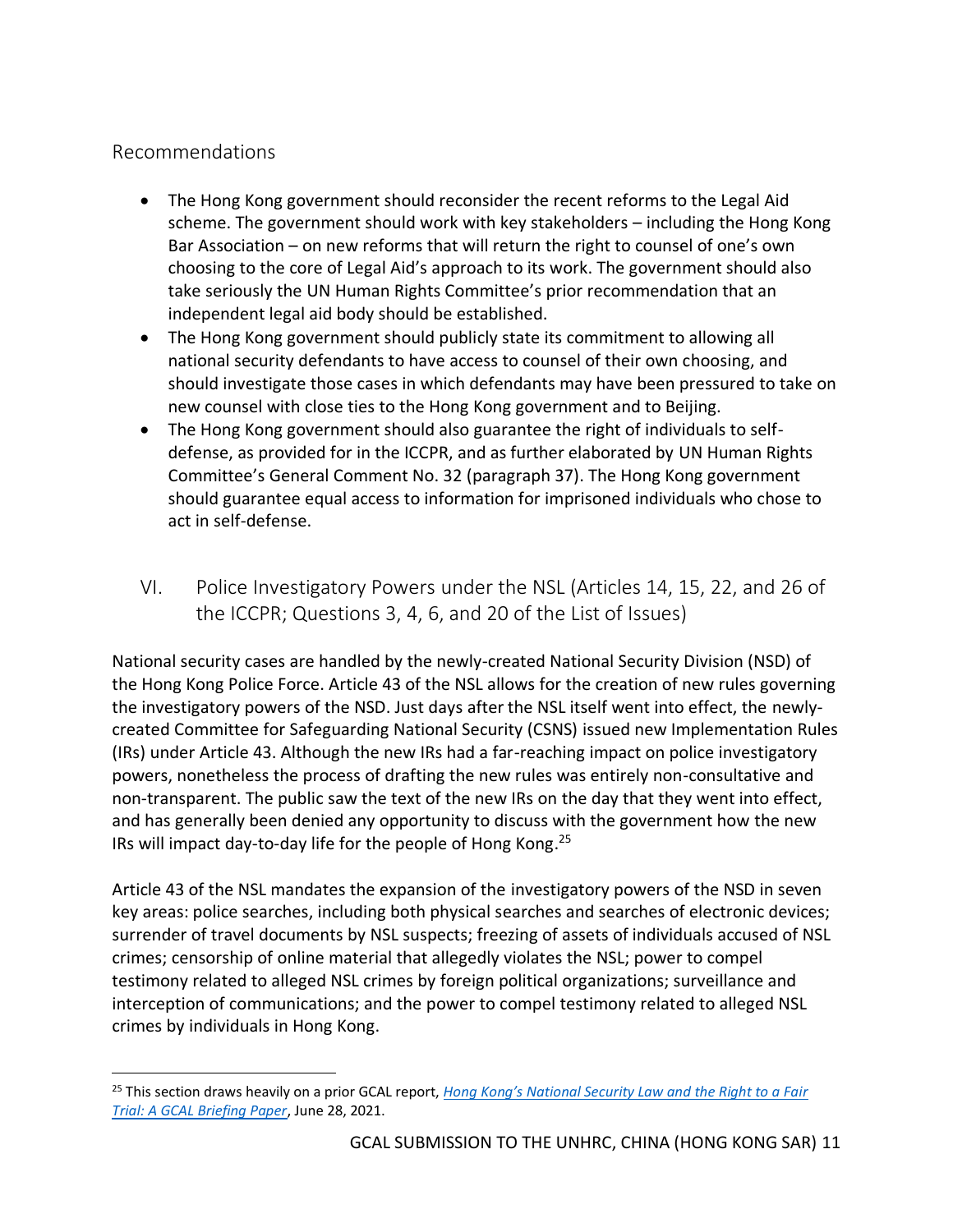Taken together, the seven schedules of the IRs constitute a significant expansion of Hong Kong police power. In general, the IRs remove procedural safeguards and limit judicial oversight, allowing the police to act unilaterally to search the homes of NSL suspects, to tap their phones, freeze their assets, and to censor online speech related to alleged NSL crimes. Checks on police power to investigate citizens are a key element of the rule of law, which means that the IRs undercut Hong Kong's commitment to the rule of law in important ways.

The flaws of the IRs are magnified when placed in the context of the vague and overbroad nature of the key NSL criminal provisions. As GCAL documented in an early analysis, the NSL's criminal provisions are vague and overbroad, and have been regularly used to target peaceful political activity.<sup>26</sup> The IRs therefore create a series of expanded police powers that can be used to target, and even harass, opposition political figures, peaceful protesters, and others who have been critical of the government.

#### <span id="page-13-0"></span>Search of Places for Evidence (Schedule 1)

Under Schedule 1 of the IRs, the Hong Kong police may apply for warrants to engage in searches of both physical property and electronic devices of individuals with alleged connections to NSL crimes. If, however, a sufficiently senior police officer determines that "it would not be reasonably practicable to obtain a warrant," the police may engage in a warrantless search.

Under existing law, the police generally must obtain judicial warrants to engage in searches, both physical and electronic. That said, warrantless searches are not unknown to Hong Kong law: the Hong Kong courts set forward the circumstances under which such searches could pass muster in a 2020 case, for example.<sup>27</sup>

When the police engage in warrantless searches outside the ambit of the NSL, defendants have the right to challenge the legality of such searches in court. Given that the NSL limits judicial review of certain key decisions by national security bodies and officials, it's not clear that the same judicial oversight exists for warrantless searches conducted under the IRs.<sup>28</sup> In that context, the NSD could well stretch its authority to engage in warrantless searches, secure in the knowledge that any moves to engage in such searches would likely not be subject to outside review.

<span id="page-13-1"></span><sup>26</sup> Wong and Kellogg, *[Hong Kong's National Security Law: A Human Rights and Rule of Law An](https://www.law.georgetown.edu/law-asia/wp-content/uploads/sites/31/2021/02/GT-HK-Report-Accessible.pdf)alysis*, February 2021, pp. 18-25.

<sup>27</sup> *Sham Wing Kan v. Commissioner of Police*, [2020] HKCA 186.

<sup>&</sup>lt;sup>28</sup> NSL Article 14 exempts the Committee for Safeguarding National Security from judicial review.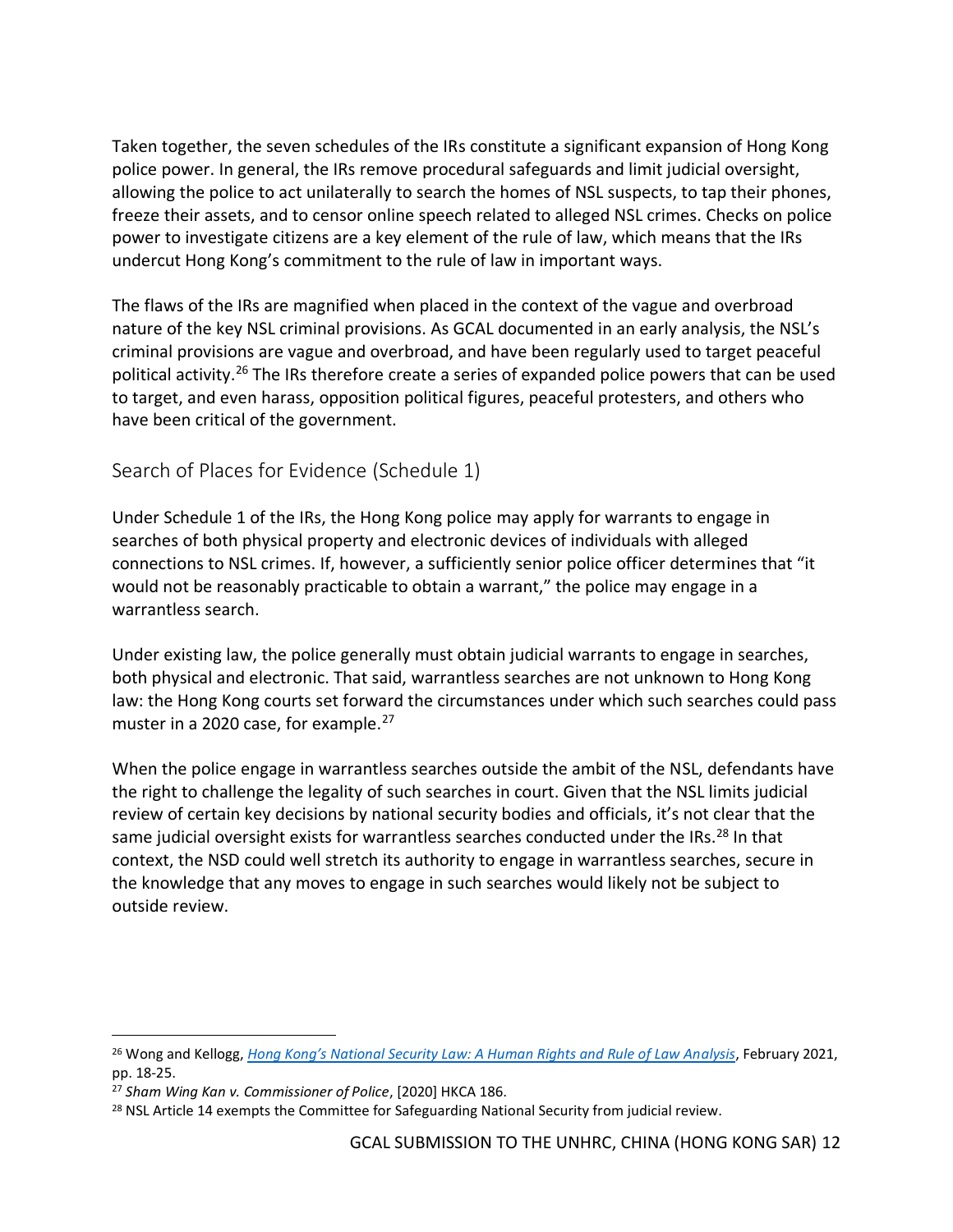## Freezing, Restraint, Confiscation, and Forfeiture of Property (Schedule 3)

Under Schedule 3 of the IRs, the Secretary for Security has the authority to freeze the property of individuals being investigated for alleged NSL crimes. The Secretary does not need a court warrant to do so, although individuals whose property has been frozen do have the right to judicial review of the Secretary's decision. Any renewal of the asset freeze must also be approved by the court. The freezing of assets can take place in the context of any national security criminal investigation, regardless of the connection (or lack thereof) between the alleged crime and the property being seized, and regardless of the credibility of the allegations against the individual.

In two key national security cases, Section 3 has been used to freeze the assets of media outlets, which were then forced to close down. In June 2021, for example, the NSD charged five editors and executive from the pro-democracy news outlet *Apple Daily* with colluding with foreign forces. Three companies linked to *Apple Daily* were also charged. The NSD froze HKD\$18 million in corporate assets as well, which created a serious liquidity crisis for the company. *Apple Daily* closed its doors just days later.

In December 2021, the NSD arrested seven individuals affiliated with the prominent independent news website Stand News. Those arrested included editors and current and former board members, many of whom are themselves well-known pro-democracy advocates. The NSD also froze HKD\$61 million worth of the news portal's assets. Stand News closed immediately following the arrests.

#### <span id="page-14-0"></span>Removal of Electronic Messages "Endangering National Security" (Schedule 4)

Under Sections 6 and 7 of Schedule 4 of the IRs, the Secretary for Security has the authority to block online content that she believes to endanger national security. In the case of online content posted on local websites, the authorities can order that the content be removed altogether. Such a move would mean that, unless it is re-posted elsewhere, the removed content would no longer be available even to people outside Hong Kong. No warrant is needed for the Secretary for Security to take action under Sections 6 and 7, and there is no disclosure requirement – foreign websites that have been blocked usually find out after the blockage order has taken effect. Telecoms companies that fail to comply can face fines or imprisonment.

In essence, Schedule 4 gives the Hong Kong government the authority to censor online content that it doesn't like. Given the vagueness of the "endangering national security" standard, the government can easily target peaceful political content, including peaceful criticism of government policies, or even the websites of groups or individuals who have been critical of the central government in Beijing.

The total number of websites that have been blocked by the government over the past two years is not known. That said, it is clear that Schedule 4 has been used by the government to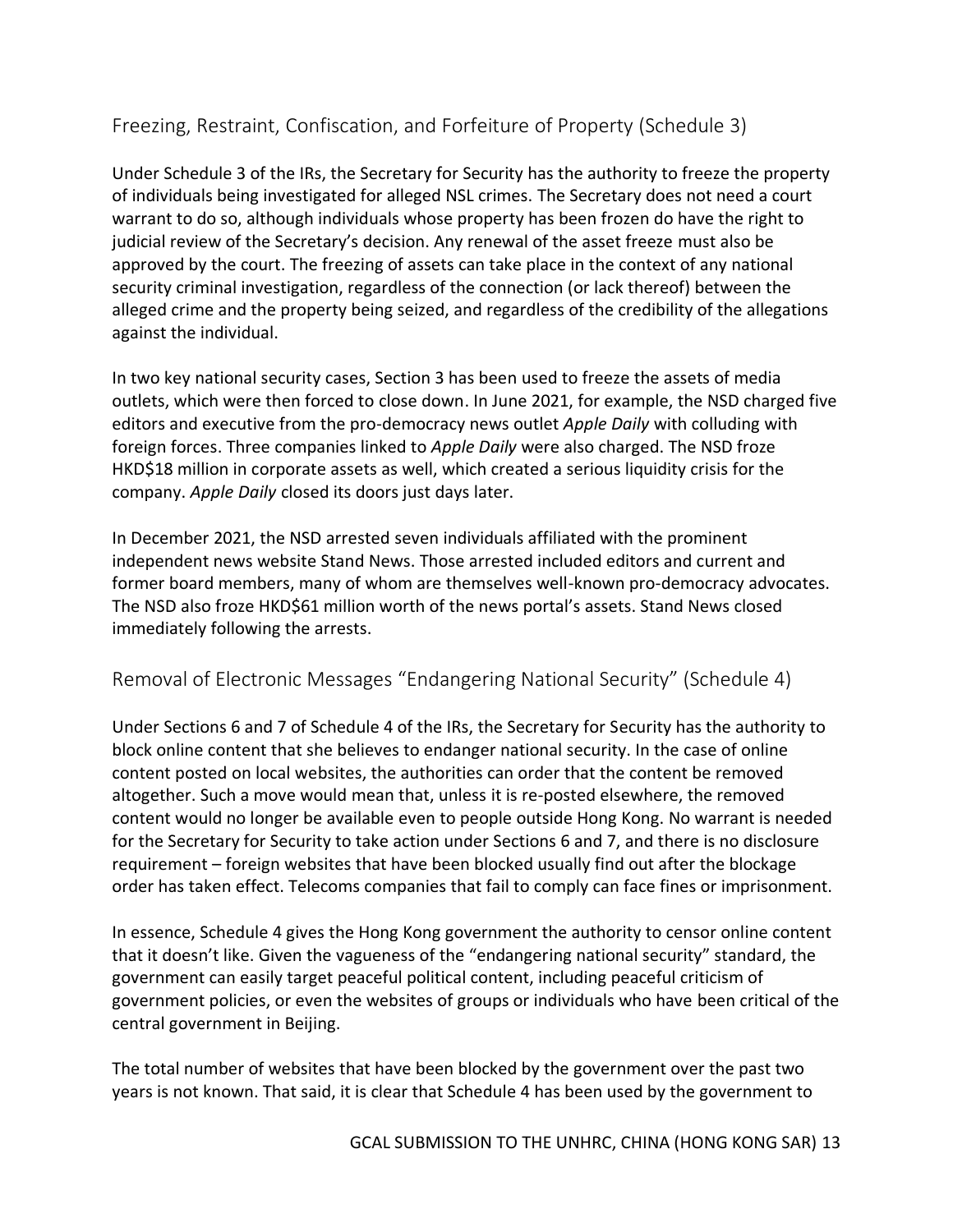block at least some websites. In January 2021, for example, government officials ordered local telecoms providers to block the anti-government website HKChronicles.<sup>29</sup> The site, which emerged during the 2019 protests as a source of personal information – so-called doxing – on Hong Kong police officers and other government officials, immediately became inaccessible inside Hong Kong, although internet users using VPNs could continue to access the site.

The censoring of HKChronicles was believed to be the government's first use of its Schedule 4 powers, but it was by no means the last. In April 2021, the government blocked the website of the Taiwanese Presbyterian Church, which had raised funds for Hong Kong protesters who had fled to Taiwan. In February 2022, the website of the UK-based advocacy group Hong Kong Watch was also blocked, raising fears that overseas groups that were critical of the Hong Kong government would also be censored.<sup>30</sup>

## <span id="page-15-0"></span>Agents of Foreign or Taiwan Political Organizations (Schedule 5)

Under Sections 2 and 3 of Schedule 5, the Secretary for Security can require so-called foreign or Taiwan agents or political organizations to provide detailed information on staffing, activities, funding, assets, and expenditures. (The terms "foreign agent" and "foreign political organization" are defined extremely broadly, to include any organization or individual that receives foreign funding, or that is based overseas but "pursues political ends.") Schedule 5 seems similar to foreign agent laws that have emerged in other countries, and seems geared toward imposing greater scrutiny, and greater political risk, on local non-government organizations that accept funding from foundations or other funders based outside Hong Kong.

Foreign agents and foreign organizations that fail to comply with information requests can face either fines or jail time. As with other key IR provisions, there are no warrant requirements or transparency provisions, nor are the authorities required to provide any basis for their assessment that an individual or organization is in fact a foreign agent or foreign political organization.

The government has already used its Schedule 5 powers to demand information from at least one key non-governmental organization, the Hong Kong Alliance in Support of Patriotic Democratic Movements of China. In August 2021, members of the Standing Committee of the Alliance received letters from the National Security Department, declaring that the group was a "foreign agent," and demanding the provision of information related to the group's activities and funding.<sup>31</sup> On September 8 and 9, the NSD arrested five Standing Committee members just days after the group announced that it would not comply with the police request. Since then,

<sup>29</sup> Tom Grundy, "Hong Kong Broadband Network admits it blocked website under national security law," *[Hong](https://hongkongfp.com/2021/01/14/hong-kong-broadband-network-admits-it-blocked-website-under-national-security-law/)  [Kong Free Press](https://hongkongfp.com/2021/01/14/hong-kong-broadband-network-admits-it-blocked-website-under-national-security-law/)*, January 14, 2021.

<sup>&</sup>lt;sup>30</sup> Hwang Chun-mei, "Taiwan Church Website Blocked by Hong Kong National Security Police," [Radio Free Asia,](https://www.rfa.org/english/news/china/hongkong-taiwan-04262021140315.html#:~:text=National%20security%20police%20in%20Hong,organizers%20told%20RFA%20on%20Monday.) April 26, 2021; James Pomfret and Donny Kwok, "Hong Kong rights group says website not accessible through some networks," *[Reuters](https://www.reuters.com/world/china/hong-kong-rights-group-says-website-not-accessible-through-some-networks-2022-02-15/)*, February 15, 2022.

<sup>&</sup>lt;sup>31</sup> Candice Chau, "Organisers of Hong Kong's Tiananmen Massacre vigil refuse to comply with national security police data request," *[Hong Kong Free Press](https://hongkongfp.com/2021/09/06/organisers-of-hong-kongs-tiananmen-massacre-vigil-refuse-to-comply-with-national-security-police-data-request/)*, September 6, 2021.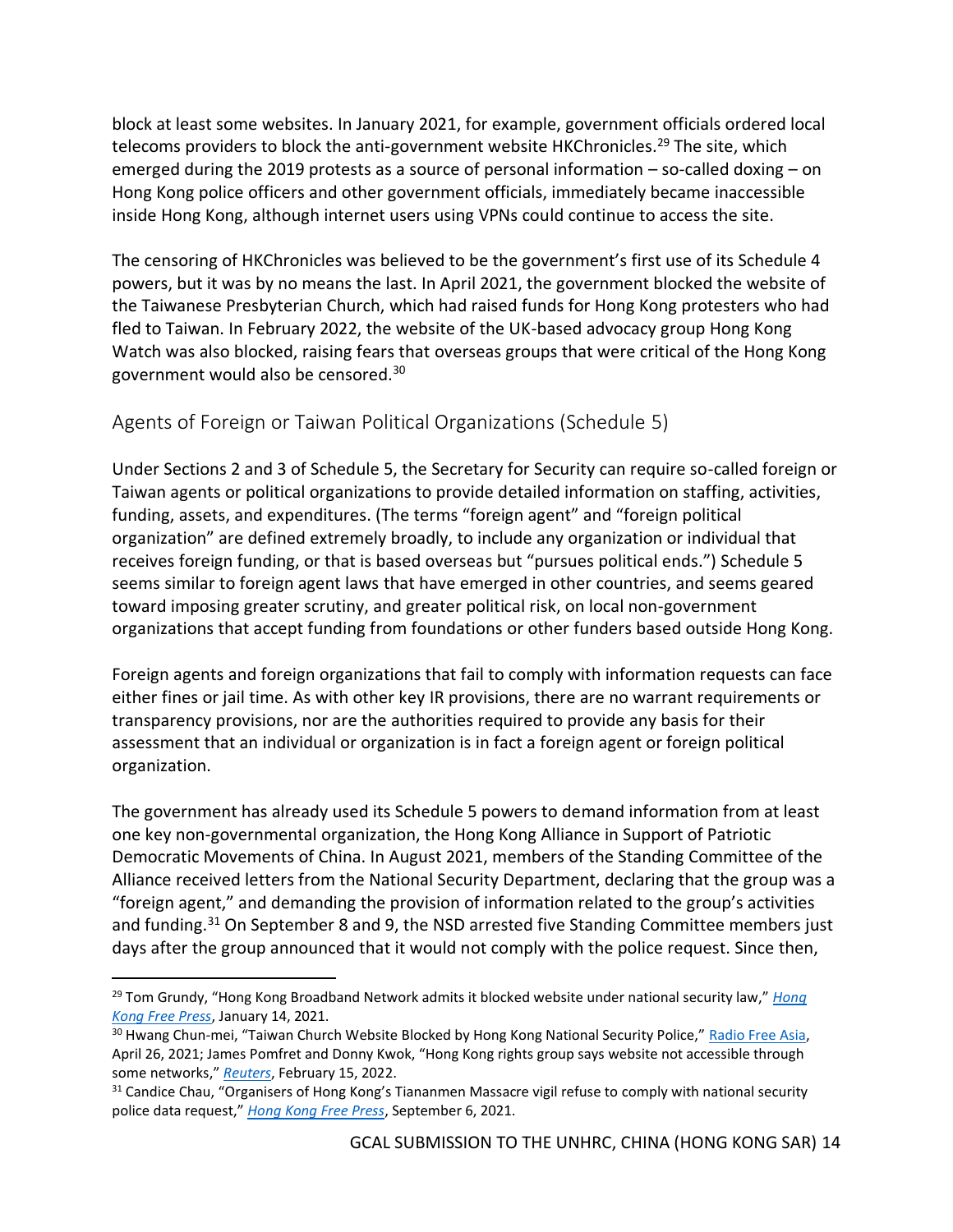Standing Committee members Simon Leung and Chan Dor-wai have pleaded guilty to failing to provide information to the authorities; Leung was sentenced to three months in jail.<sup>32</sup> The prosecution of the other three Standing Committee members is ongoing.

#### <span id="page-16-0"></span>Interception and Covert Surveillance (Schedule 6)

Surveillance is covered by Schedule 6 of the IRs. Under Schedule 6, the NSD can apply to engage in covert surveillance in order to "protect national security." In most cases, such applications are reviewed and approved not by a judge, but by the Chief Executive. Under certain exigent circumstances, surveillance can be approved on a temporary basis by the Commissioner of Police, although that authorization lasts only for a maximum of 48 hours, after which time it must be approved by the CE.

The Schedule 6 scheme represents a significant departure from existing Hong Kong law. Under the 2006 Surveillance Ordinance, most forms of electronic surveillance must be approved by a special three-judge panel. Also, the government's use of its surveillance powers is overseen by the Commissioner on Interception of Communications and Surveillance, but the Commissioner has been explicitly excluded from any oversight role in NSL cases.<sup>33</sup>

Because there are no disclosure requirements under Schedule 6, it is simply not known how the government has used its new surveillance powers, or who has been targeted for warrantless surveillance under the NSL. Many Hong Kong-based activists now fear that they could be targeted, and have either started using encrypted communications applications for their more sensitive communications, or have stopped communicating with more prominent exile activists altogether.

## Recommendations

- Because the IRs are administrative regulations issued jointly by the Chief Executive and the Committee for Safeguarding National Security (CSNS), they can be more easily amended than the NSL itself. Therefore, the CE and the CSNS should amend the IRs to better safeguard key ICCPR rights, including the right to privacy, the right to a fair trial, the right to free association, and the right to equal protection under the law.
- In particular, the government should amend Schedules 1, 3, 4, and 6 of the IRs to require the government to apply for judicial approval of searches, freezing of assets, removal of electronic messages, and electronic surveillance by the NSD.

<sup>&</sup>lt;sup>32</sup> Candice Chau, "Ex-member of Tiananmen Massacre vigil group jailed after refusing to cooperate with national security police data request," *[Hong Kong Free Press](https://hongkongfp.com/2021/12/22/ex-member-of-tiananmen-massacre-vigil-group-jailed-after-refusing-to-cooperate-with-national-security-police-data-request/)*, December 22, 2021.

<sup>&</sup>lt;sup>33</sup> Natalie Wong, "Hong Kong surveillance watchdog concedes he has 'no say' over snooping in cases related to national security law," *[South China Morning Post](https://www.scmp.com/news/hong-kong/politics/article/3116384/hong-kong-surveillance-watchdog-concedes-he-has-no-say-over)*, January 4, 2021.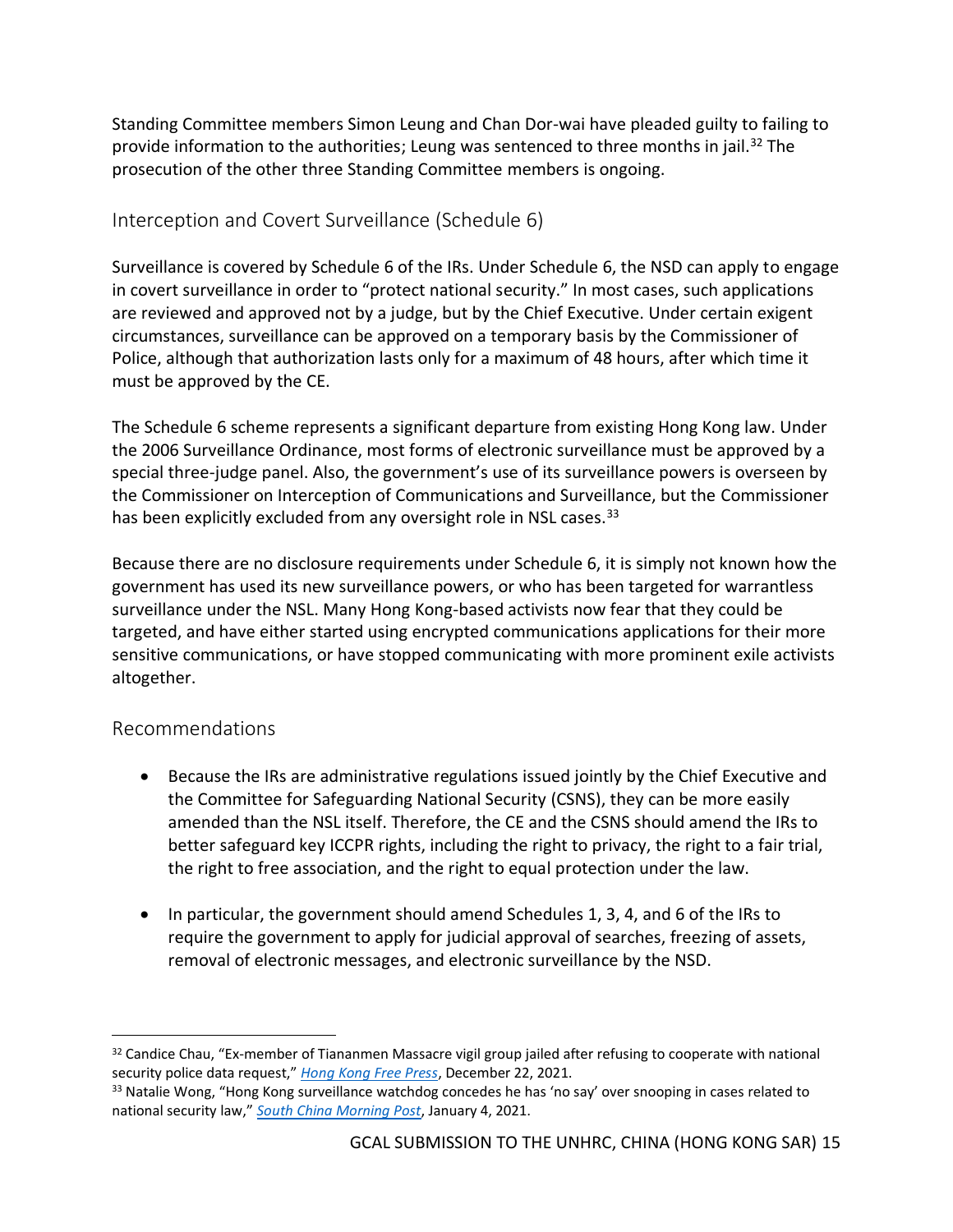- The government should also amend Schedule 5 of the IRs to narrow the definition of foreign or Taiwan agents or political organizations. In general, local non-governmental organizations should not be subjected to excessive government scrutiny merely because they accept funds from foundations or other funders based overseas.
- <span id="page-17-0"></span>VII. Sedition (Articles 19 and 22 of the ICCPR; Questions 3, 4, 6, and 20 of the List of Issues)

For years, Hong Kong's colonial-era sedition provision remained as part of Hong Kong's Crimes Ordinance. The Hong Kong government did not bring sedition charges against anyone for many years after the 1997 Handover, but it also refused to allow the provision to be stricken from the books.<sup>34</sup> In its previous reviews of Hong Kong's implementation of the ICCPR, the UN Human Rights Committee repeatedly expressed concerns that "the offenses of treason and sedition under the Crimes Ordinance are defined in overly broad terms, thus endangering freedom of expression guaranteed under article 19 of the Covenant."<sup>35</sup>

After the NSL went into effect, the Hong Kong government started using the sedition provision for the first time in decades. In a number of cases, the government has arrested individuals for sedition over acts that, in rights-respecting jurisdictions, would be considered peaceful, legally protected speech or advocacy. Deeply concerning examples abound: over the past two years, the government has pursued sedition cases against the authors of a children's book that included content related to the 2019 protest movement;<sup>36</sup> individuals who allegedly clapped their hands in response to comments made in court by pro-democracy activists;<sup>37</sup> and individuals who allegedly posted comments critical of government COVID policies on social media platforms.<sup>38</sup>

According to data collected by GCAL, as of April 2022, national security officials arrested at least 33 individuals for allegedly seditious acts.<sup>39</sup> Of those, 26 were charged. Also, the parent company of leading independent news outlet Stand News was also charged with seditious publication in December 2021; the media outlet itself folded just days before.

As it ramped up its use of the sedition provision, the government argued that sedition is a national security crime, and therefore that key NSL provisions – including several key provisions

<sup>34</sup> Eric Yan-ho Lai, "Hong Kong's Sedition Law is Back," *[The Diplomat](https://thediplomat.com/2021/09/hong-kongs-sedition-law-is-back/)*, September 3, 2022.

<sup>35</sup> UN Human Rights Committee, *Concluding Observation of the Human Rights Committee on Hong Kong Special Administrative Region*, CCPR/C/79/Add.117, November 15, 1999, paragraph 18. The same observation can be found in the Committee's Concluding Observations in 2006 and 2013.

<sup>&</sup>lt;sup>36</sup> "Five arrested in Hong Kong for sedition over children's book about sheep," [Agence France-Presse,](https://www.theguardian.com/world/2021/jul/22/five-arrested-in-hong-kong-for-sedition-over-childrens-book-about-sheep) July 22, 2021. <sup>37</sup> "Hong Kong: 'Sedition' arrests after clapping in court a new low for human rights," Amnesty International press statement, April 6, 2022.

<sup>38</sup> Selina Cheng, "Covid-19: Hong Kong national security police arrest 2 for sedition over anti-vaxx posts," *[Hong](https://hongkongfp.com/2022/02/25/covid-19-hong-kong-national-security-police-arrest-2-for-sedition-over-anti-vaxx-posts/)  [Kong Free Press](https://hongkongfp.com/2022/02/25/covid-19-hong-kong-national-security-police-arrest-2-for-sedition-over-anti-vaxx-posts/)*, February 25, 2022.

<sup>39</sup> Lai and Kellogg, "Arrest Data Show…," *[ChinaFile](https://www.chinafile.com/reporting-opinion/features/arrest-data-show-national-security-law-has-dealt-hard-blow-free)*, April 5, 2022.